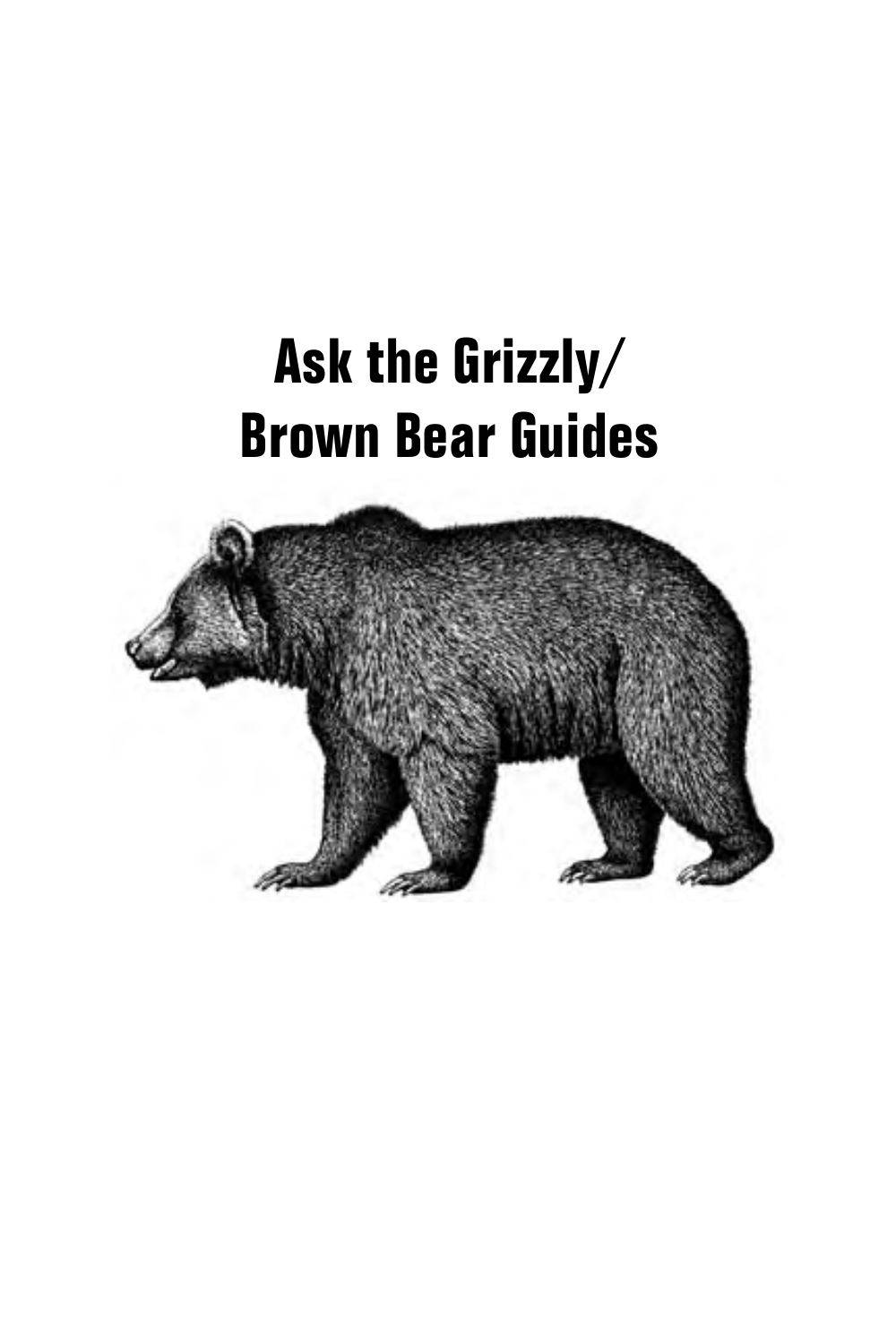

*Alaskan brown bears attract hunters from all over the world. Here Roderick Wurfbain from England poses with his magnificent 10½-foot brown bear.* (Safari Press photo library)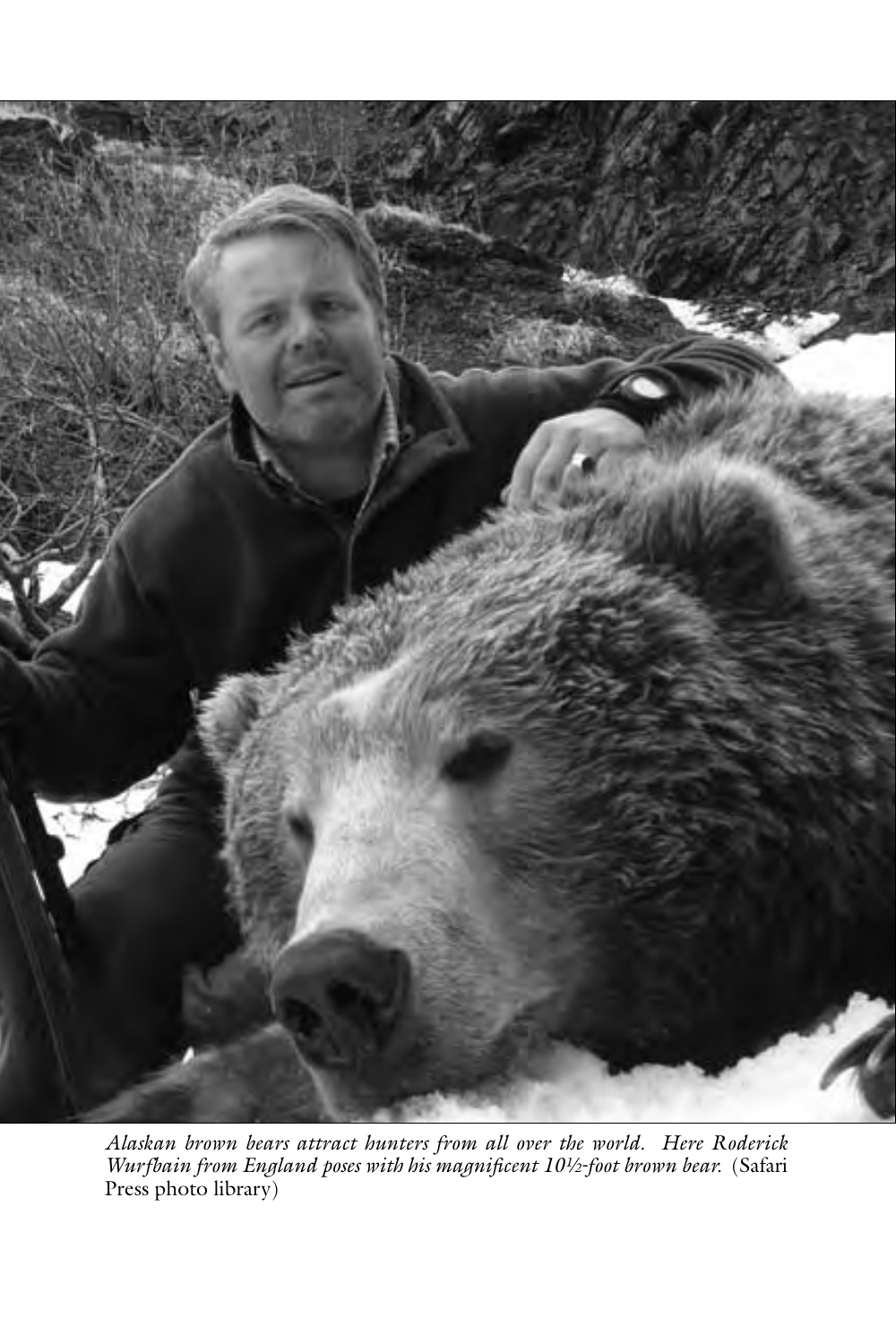**By J. Y. Jones**



**Safari Press Inc.**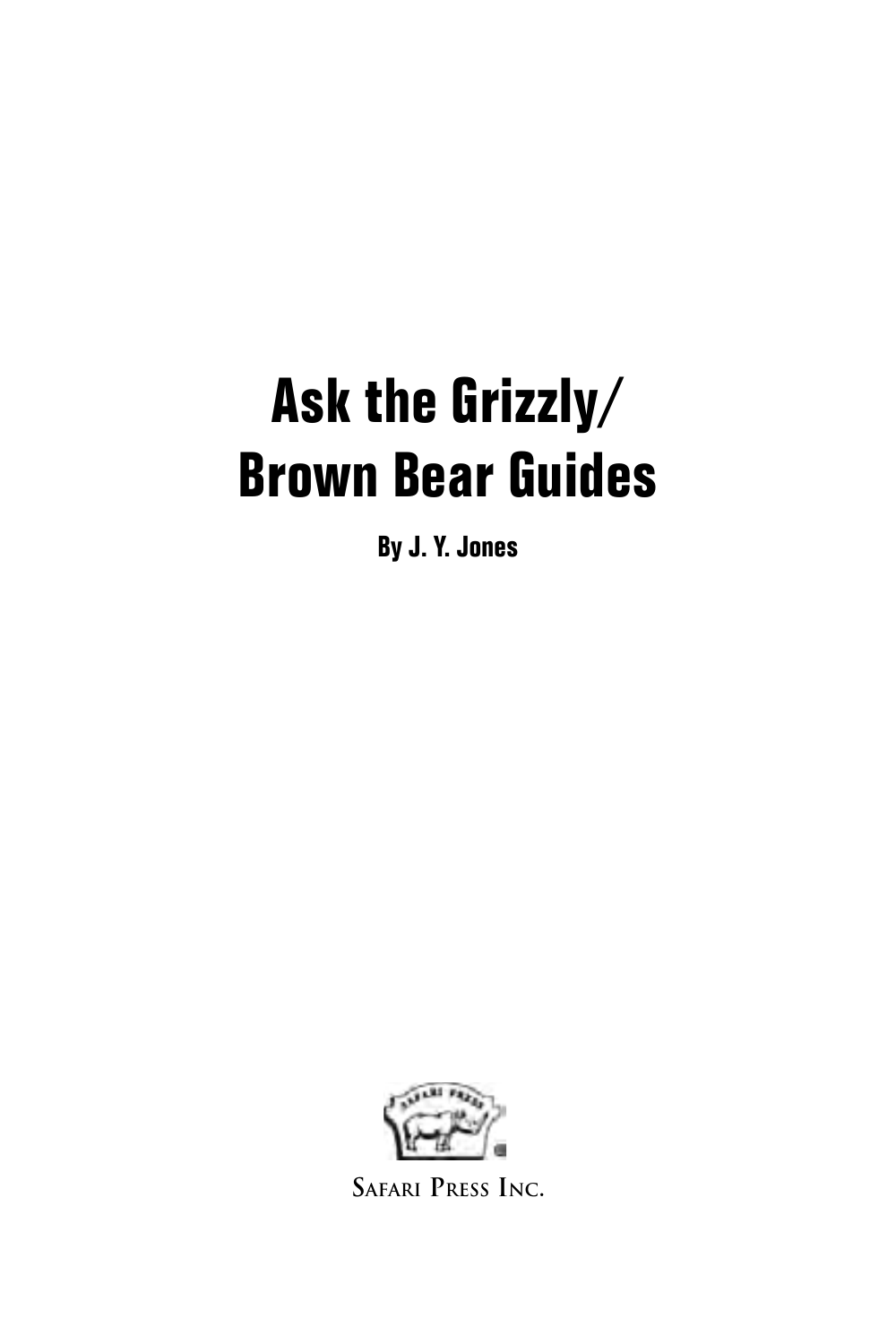Ask the Grizzly/Brown Bear Guides © 2011 by J. Y. Jones. No part of this publication may be used or reproduced in any form or by any means without permission from the publisher.

The trademark Safari Press ® is registered with the U.S. Patent and Trademark Office and in other countries.

Jones, J. Y.

First edition

Safari Press

2011 Long Beach, California

ISBN 978-1-57157-346-9

Library of Congress Catalog Card Number: 2009928192

10 9 8 7 6 5 4 3 2 1

Printed in the China

Readers wishing to receive the Safari Press catalog, featuring many fine books on big-game hunting, wingshooting, and sporting firearms, should write to Safari Press Inc., P.O. Box 3095, Long Beach, CA 90803, USA. Tel: (714) 894-9080 or visit our Web site at www.safaripress.com.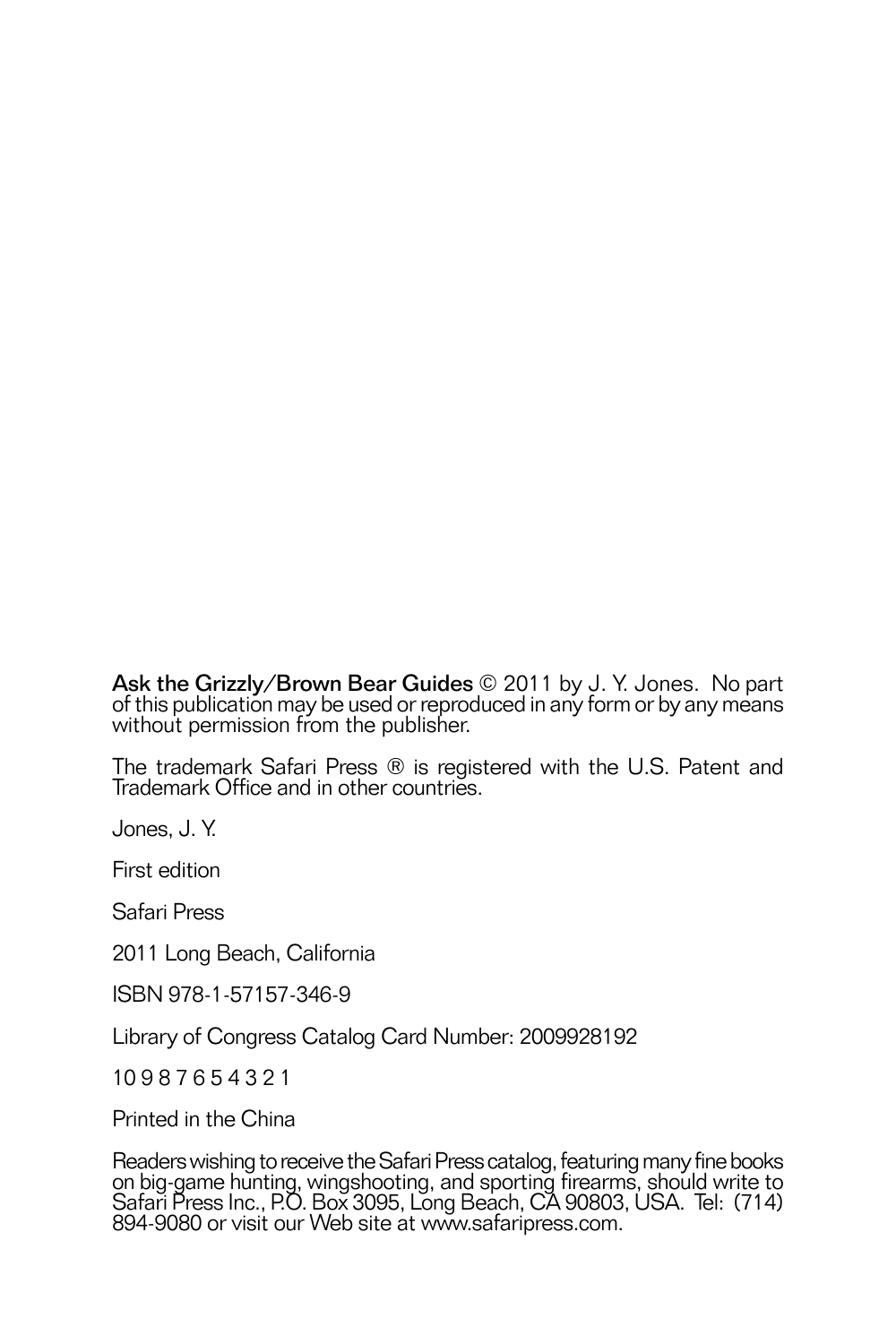#### **Dedication**

It is Easter Sunday 2008 as I pen the dedication for the fifth in this series of books. I am on a plane over Thailand, on my way to try to open up Nepal to Western hunters again for the first time in years. An acquaintance was unsuccessful in his attempt to do the same last year, and spent the better part of two weeks in a Katmandu hotel waiting to go hunting. Permission was never granted, however, and I am a bit apprehensive that the same fate could befall me. I have learned to trust in the God who delivers me from all troubles, though, and I am certain that whatever the outcome, it will be best in the long run.

I always, it seems, dedicate these *Ask the Guides* books to the people who really produce them, the guides and outfitters who have participated in the interview process. I also include those worthy top-echelon guides who, for one reason or another and through no fault of their own, were not included.

Additionally, I must single out the various game departments that are doing such a grand job of managing the subject animal, in this case brown bears and grizzlies. These animals are particularly well managed in Alaska and the Yukon, and to a lesser extent in the Northwest Territories. This last province gets high marks for its barren-ground grizzly program but a zero for its lack of management of the valuable interior grizzly of its western mountains. I would single out the government of British Columbia for a low ranking in this dedication, because of its extreme susceptibility to "ballot-box biology," as one of the featured guides herein has termed it. The grizzlies there are being so lightly harvested that the population is, paradoxically, likely to suffer as bear-human conflicts increase, cub mortality skyrockets, and the population shifts toward older boar grizzlies. This situation dramatically suppresses the desired dynamic, an age-diverse population like those found in places where sciencebased management prevails.

Nobody knows what the future holds for hunting these great bears, but my own world view and my experience indicate that the right to hunt them will come under increasing attack. Traditional ties to the land and to stewardship of animal resources are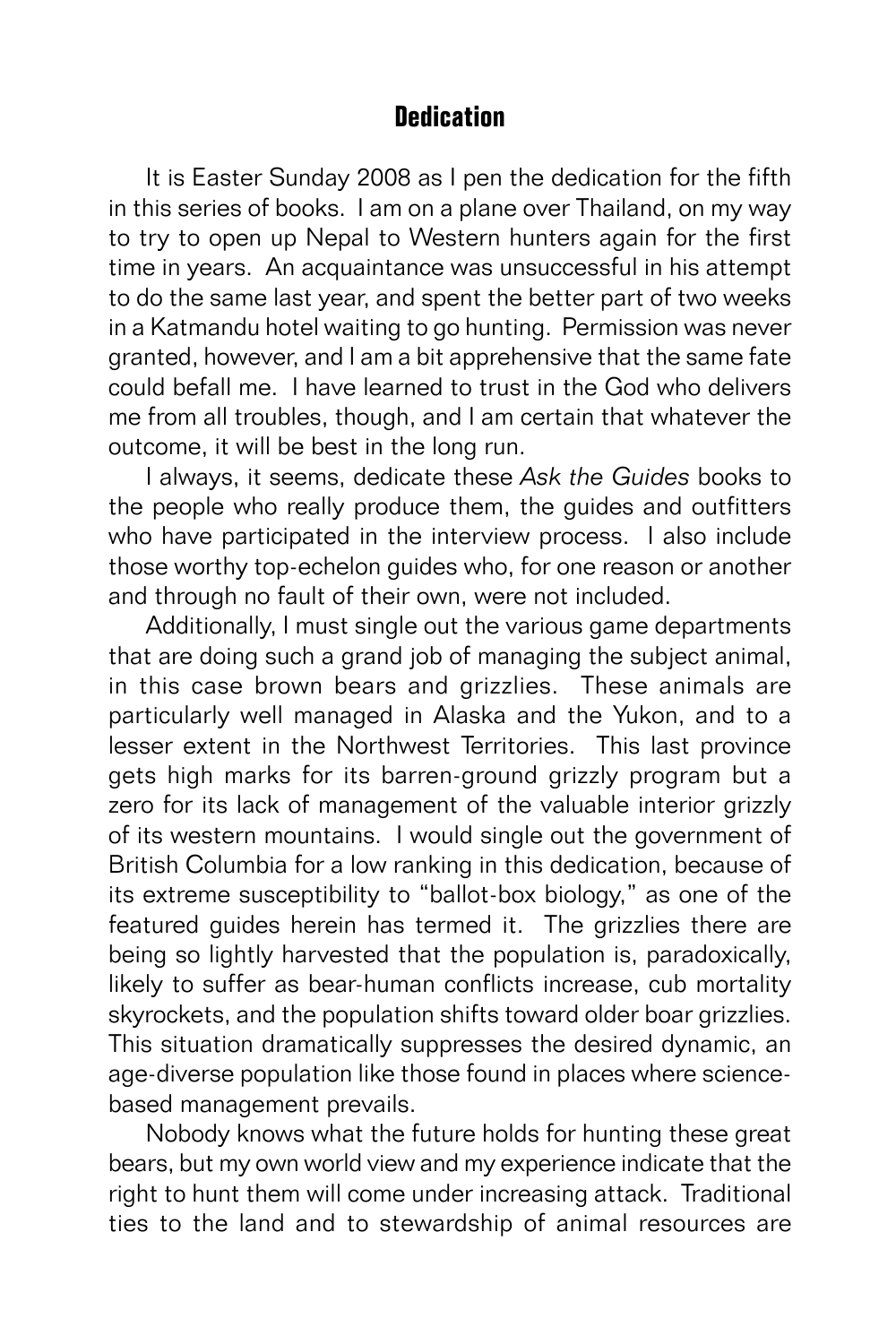increasingly being forgotten, and hunter recruitment is at an alltime low. I feel so greatly blessed by God to have lived at a time when the art of the outdoors could be ingrained in me as a young boy, and then be lived out to the fullest over the course of my life. I believe the push for global vegetarianism may eventually spell the end of hunting and the way of life that is so precious to all hunters. Until that happens, I plan to keep right on hunting and teaching my grandchildren to do the same. It is for them that I work to keep our right to hunt and bear arms, for I have, for the most part, already had my day.

With these thoughts in mind, I add to this dedication the National Rifle Association, Safari Club International, the North American Hunting Club, and all other organizations dedicated to fighting these disturbing trends leading away from our precious outdoor heritage.

I also dedicate this book to my family, for my wife, Linda, has given up countless hours of time with me so I could produce this work, and I have missed many grandkid events while I did interviews and typed them up. I love my two daughters, Amber and Rachael, and their husbands, Michael and Chris, more than I can say. And how could I possibly say how much I love my five grandchildren?

While the Himalayas loom ahead of me, I dedicate this book last, as always, to the triune God of the Bible, Father, Son, and Holy Spirit, who created the universe and all it contains, including this magical range of mountains that is the highest in the world. My Lord Jesus Christ also created *Ursus arctos* in all the animal's power and splendor. The bears mentioned in the Holy Bible are brown bears like those of North America, and are always symbols of power, though sometimes they are a mechanism of God's wrath against ungodly behavior. Most often they are under man's dominion in some way. If we voluntarily abrogate that Godordained dominion, the future becomes highly uncertain for both humans and brown bears.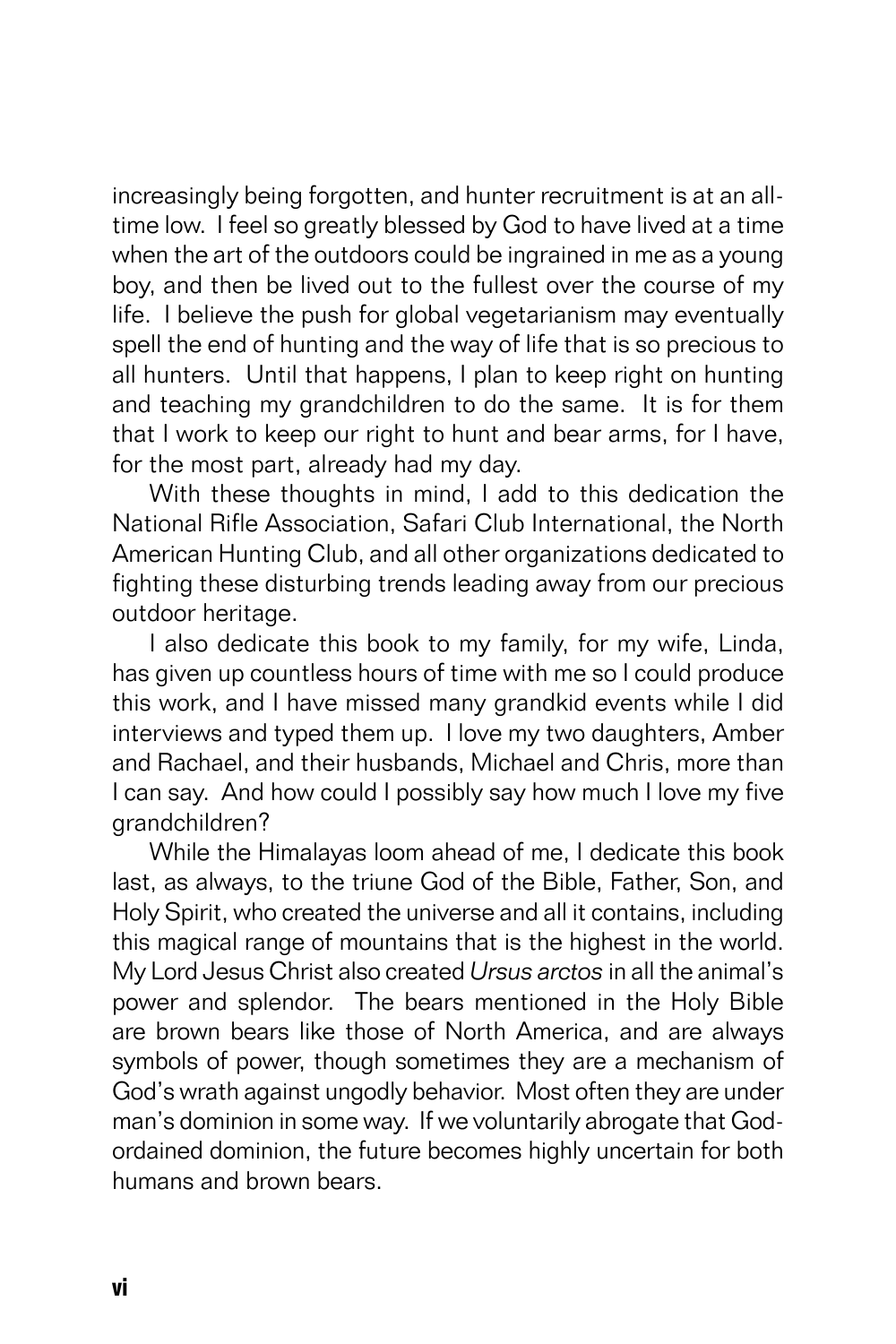# **Table of Contents**

| Chapter 1            | Meet the Grizzly/Brown Bear Guides 1                        |  |
|----------------------|-------------------------------------------------------------|--|
| <b>SECTION I:</b>    | Hunting Brown Bears in Alaska 29                            |  |
| <b>Chapter 2</b>     |                                                             |  |
| Chapter 3            | Alaskan Brown Bear Guides                                   |  |
|                      |                                                             |  |
| Chapter 4            | Alaskan Brown Bear Guides                                   |  |
|                      | Evaluate Hunting Arms  62                                   |  |
| <b>Chapter 5</b>     | Hunting Brown Bears in Alaska 82                            |  |
| Chapter <sub>6</sub> | Specific Guiding Areas for Hunting                          |  |
|                      |                                                             |  |
|                      | <b>SECTION II: Hunting Grizzly Bears in Coastal British</b> |  |
|                      |                                                             |  |
| Chapter 7            |                                                             |  |
| Chapter 8            | Coastal British Columbia Grizzly Guides                     |  |
|                      | Evaluate the Hunter 137                                     |  |
| Chapter 9            | Coastal British Columbia Grizzly Guides                     |  |
|                      | Evaluate Hunting Arms  142                                  |  |
| Chapter 10           | Hunting Grizzly Bears in Coastal British                    |  |
|                      |                                                             |  |
| Chapter 11           | Specific Guiding Areas for Hunting Grizzly Bears            |  |
|                      | in Coastal British Columbia 157                             |  |
| <b>SECTION III:</b>  | Hunting Grizzly Bears in Interior Alaska 165                |  |
| Chapter 12           |                                                             |  |
| Chapter 13           | Interior Alaska Grizzly Guides                              |  |
|                      | Evaluate the Hunter 174                                     |  |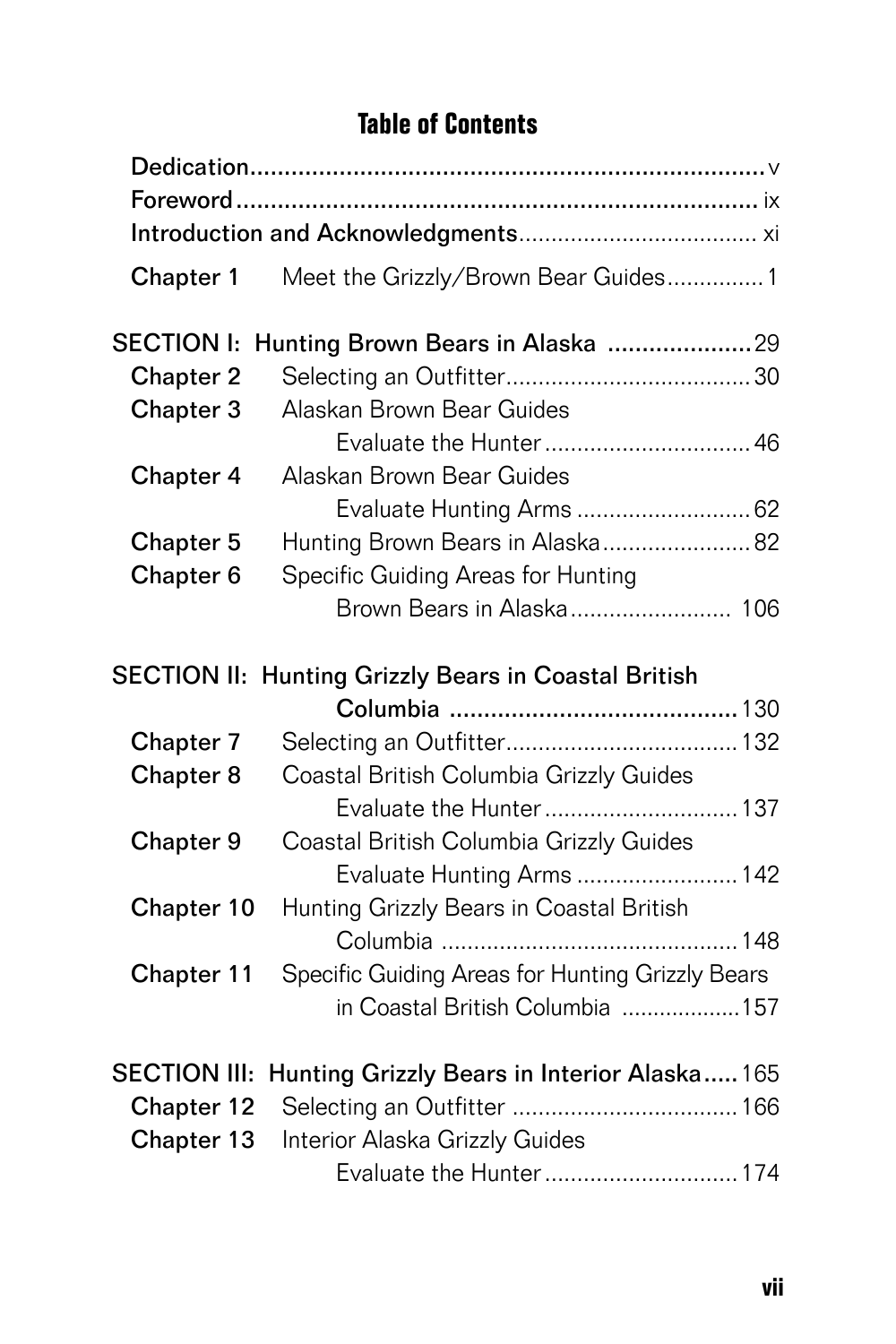| Chapter 14         | Interior Alaska Grizzly Guides                      |
|--------------------|-----------------------------------------------------|
|                    | Evaluate Hunting Arms  183                          |
| Chapter 15         | Hunting Grizzly Bears in Interior Alaska 195        |
| Chapter 16         | Specific Guiding Areas for Hunting                  |
|                    | Grizzly Bears in Interior Alaska  207               |
| <b>SECTION IV:</b> | Hunting Grizzly Bears in Interior Canada 219        |
| Chapter 17         |                                                     |
| Chapter 18         | Interior Canada Grizzly Guides                      |
|                    | Evaluate the Hunter 228                             |
| Chapter 19         | Interior Canada Grizzly Guides                      |
|                    | Evaluate Hunting Arms  235                          |
| Chapter 20         | Hunting Grizzly Bears in Interior Canada 244        |
| Chapter 21         | Specific Guiding Areas for Hunting                  |
|                    | Grizzly Bears in Interior Canada  255               |
|                    |                                                     |
|                    | SECTION V: Hunting Barren-Ground Grizzly Bears  265 |
| <b>Chapter 22</b>  |                                                     |
| Chapter 23         | <b>Barren-Ground Grizzly Guides</b>                 |
|                    | Evaluate the Hunter 269                             |
| Chapter 24         | <b>Barren-Ground Grizzly Guides</b>                 |
|                    | Evaluate Hunting Arms  272                          |
| Chapter 25         | Hunting Barren-Ground Grizzly Bears 276             |
| Chapter 26         | Specific Guiding Areas for Hunting                  |
|                    | Barren-Ground Grizzly Bears 280                     |
|                    | SECTION VI: Parting Shots by the Grizzly/Brown      |
|                    |                                                     |
| <b>Chapter 27</b>  | Farewell from the Grizzly/Brown                     |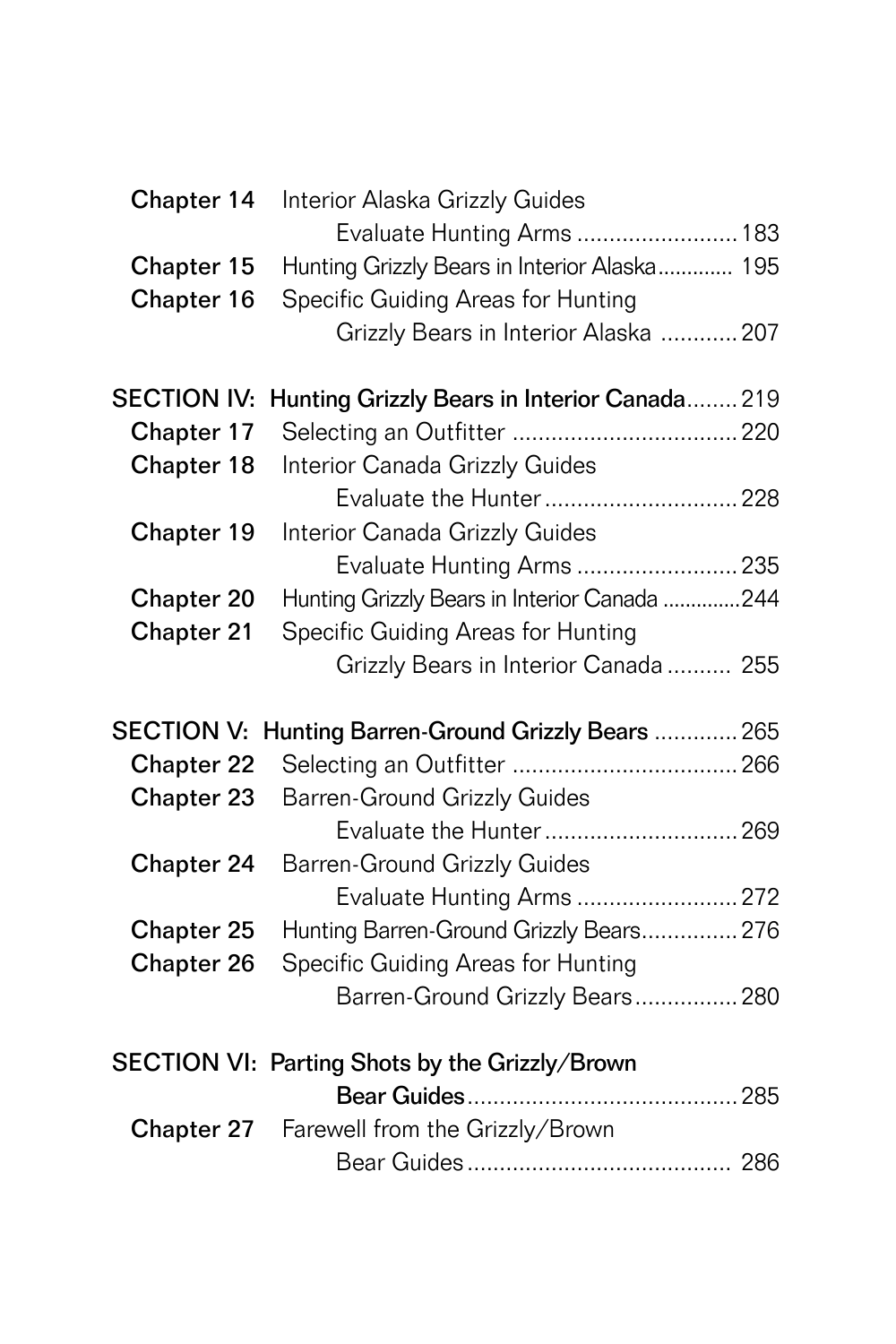#### **FOREWORD**

In his series of books, of which this is one, that ask the various kinds of hunting guides around the world about matters important to hunters they accompany and the secrets to success on the hunt, J. Y. Jones provides a tremendous service to the hunting fraternity in general and to individual hunters personally. Simply put: Follow the advice of the guides included in this book, and any bear hunt will go better than it would absent attention to the salient details they provide.

In reading this book, it is abundantly clear that there are things a hunter must consider and do ahead of time that are intuitive, and then there are the not-so-obvious nuances. The secret is to address all of them. If, as they say, the devil is in the details, then it stands to reason that salvation is in the overall. Although details are important to address, it is the entire hunting experience that really matters. And the guides included in this book can literally help each hunter to realize at least his or her potential, and probably even more than that if the sportsman is willing to team-up and do it right.

J. Y. has included herein an all-star list of bear hunting guides, and that matters. It matters because these folks are the true experts. They have been there. They have done it. But more than that, they possess that rare ability to relay in meaningful and real terms what they have learned in a way that improves the experience for others.

Bears are incredible beasts. In North America I have hunted them from Alaska through Canada and all the way to where the southern end of the Rocky Mountains tails off into Mexico. I have hunted bears literally where Ben Lilly traipsed decades before, and have pursued the bruin in the exact area where the last of the California browns was taken earlier in the twentieth century.

There exists a culture of the bear hunt. To be able to appreciate this elevated state, it is crucial that the hunt itself be correct. Advice in this book can help any hunter, new or veteran, to have a better and more fulfilling experience. That in turn opens the door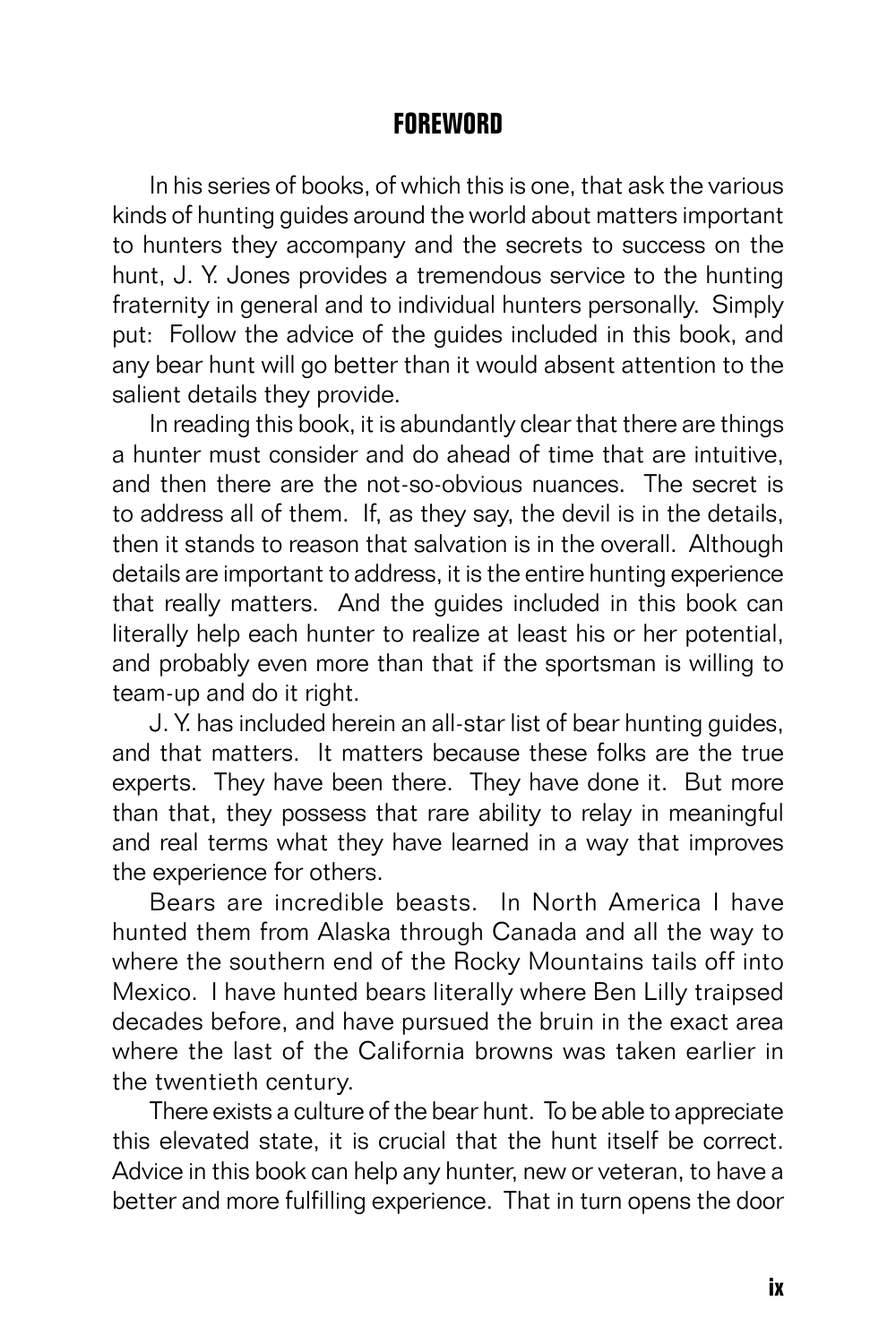to a higher and more complete appreciation and understanding of the bear itself.

In all of nature there is no animal quite like the bear. In some ways bears are much like we humans are. In other ways they represent some things that we wish we were. In all things, they are wonderment.

It is said among soldiers that there are no atheists in the foxhole. A similar thought might be applied to bears and those who truly hunt them properly. There simply is no way that a person can be in the presence of these magnificent beasts and not recognize, indeed celebrate, both the existence and the presence of the Creator.

For that, I join all of those who hunt the bear and give thanks. And thanks to J. Y. for his effort in this book, which provides the key to open this fascinating aspect of the natural world to those who wish to realize the epitome of pursuing one of nature's most perfect animals.

Steve Comus Director of Publications Safari Club International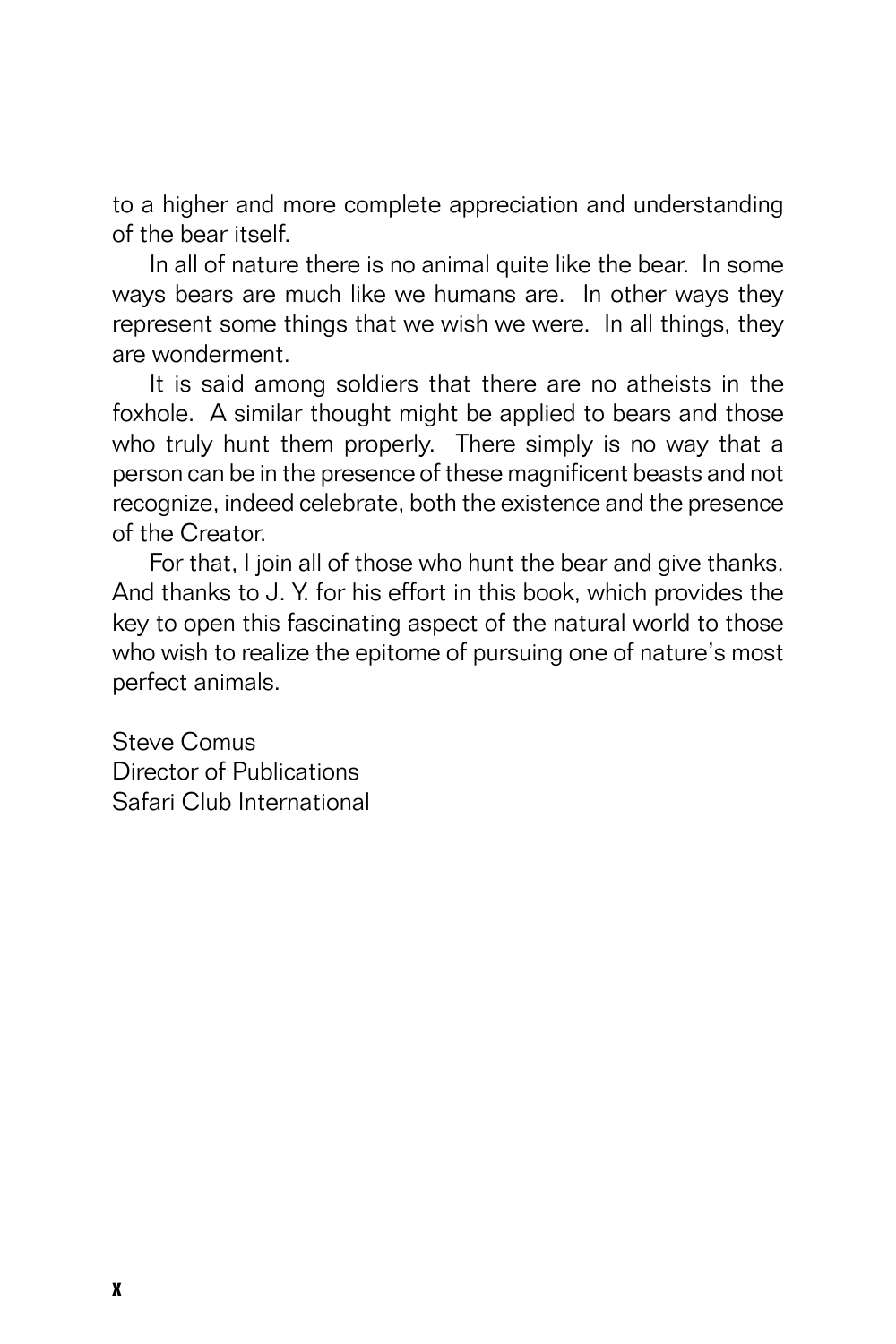#### **Introduction and Acknowledgments**

It has indeed been a pleasure finding the right brown bear and grizzly guides, accumulating the needed interviews, putting together an astounding layout of photos, and then doing the hard, unseen work required thereafter. First, after each interview I typed up all the information myself, as I have with every one of my books. I never use a secretary and never press my business employees or my wife (who types rather well) into doing a single keystroke for me. As with my nine books that preceded this one, I have been the first and only typist. I also approach every interviewee in the *Ask the Guides* series myself, never depending on go-betweens or mutual friends.

However, there is one requirement that I have tried not to breach in any way: Either I must know the guide or outfitter I'm to interview on a personal basis and have been on a hunt with him, or else the outfitter must be strongly recommended by one of many hundreds of hunter-friends logged in my e-mail address book. Most, of course, fall into this latter category, because one can have personally hunted with only a limited number of guides. I believe I have recognized in this section every single person who has submitted a name, whether I was able to utilize the individual or not, and all of them are listed at the end of this section.

It has indeed been rare for an invited guide or outfitter to decline to participate in one of these books. In fact, only two guide/outfitters so far, out of queries to seventy-six, have declined to participate. One guide submitted to the interview (painstakingly typed up and edited by me) but had to be cut from the book because he either couldn't or wouldn't send me the required pictures.

How problematic the task of getting the featured guides and outfitters to send pictures has varied vastly. The extreme case was the individual above, who was cut out entirely from an early book in the series. Most have sent tons of pictures—from which I could choose only the best, a real pleasure for me. About a fourth of the interviewees required some degree of arm-twisting, particularly on the photo for their biographical page. Eventually all featured guides have sent in at least the minimum of a good head-and-shoulders photo of themselves, plus a kill photo. I make it clear up front, and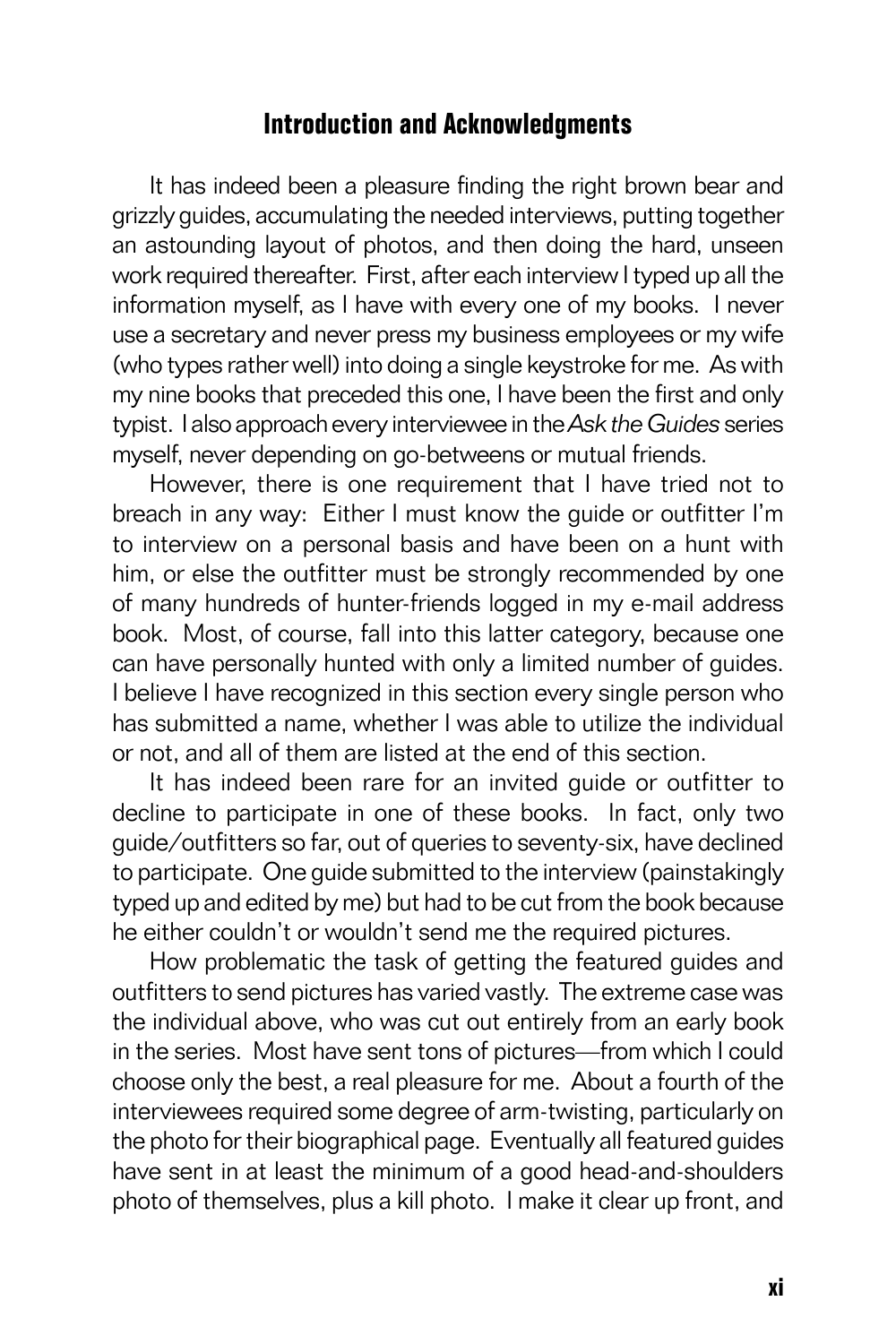have them commit to it on tape, that I have permission to use their photos and interview in the book, and that they will send the photos. This has, by and large, worked out quite well.

There seems to be more interest in the big bears—or at least the guides are more verbose—than for the other animals featured in this series. This book has 25 percent more words than any of the others, in part because of the enthusiasm of the guides for the unique hunts they conduct for perhaps the grandest game animal in North America or the world. As well, many have harrowing tales of narrow escapes that take time to tell and dangerous situations that are painful to relate, and three featured guides have been mauled by either a grizzly (two) or a brown bear (one). Such incidents tend to be explained in greater depth, and I've let them tell their tales as they please with minimal attempts to limit their length. I believe the reader will find these many anecdotes riveting, entertaining, and thought-provoking.

A word on the book's layout is necessary. This is the most asymmetrical book in the series in terms of numbers of guides used for each section. By far the majority of hunts for *Ursus arctos* in North America are for the Alaskan brown bear, and more of these animals are harvested than any of the other categories. This is because these hunts generally offer a higher success rate and potential for a bigger bear.

Moreover, there are three distinct types of hunts for this bear, so I have included two experienced guides for each kind of hunt: two from the Alaska Peninsula, two from Kodiak Island, and two from southeastern Alaska. Each of these three hunts is distinctive, and the differences are brought out in the text. For two reasons, I interviewed only two guides for the coastal British Columbia grizzly bear: First, there aren't many outfitters for coastal grizzlies anymore because the province has ratcheted back its grizzly hunting, which is a result of pressure from an uninformed public willing to disregard scientific facts. This has driven at least one major outfitter to sell his area to an antihunting group, closing forever a superb, pristine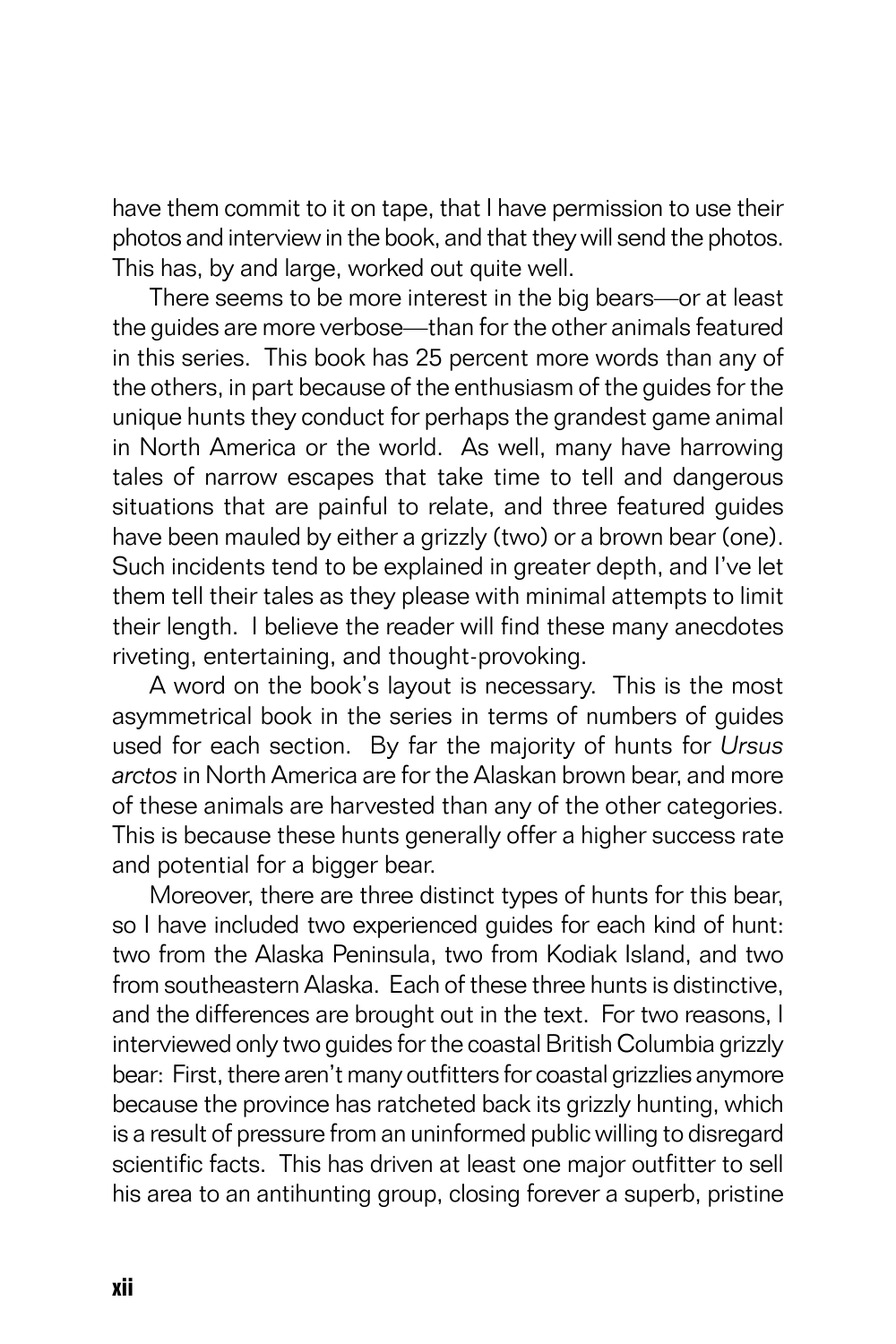area that will soon have few females with cubs but a preponderance of large, cannibalistic adult males. The remaining British Columbia guides are severely restricted in the number of hunting permits they are issued annually.

Because of the diversity of terrain and the vast differences in hunting situations, I included three each for interior Alaska grizzlies and interior Canadian grizzlies (British Columbia and the Yukon). For the barren-ground grizzly, only a handful of which are taken by sport hunters annually and for which there is a lower level of diversity in hunting techniques and methods, I interviewed only one, Inuvialuit guide James Pokiak, who guided me to my own barren-ground grizzly in 1996.

In some instances there seems to be a great conflict in the answers given by the guides, even within the same section, especially regarding calibers, bullet construction, and recommendations. These differences are usually related to the terrain in which the guide operates, either wide open or close-quarters, so as you assess the usefulness of answers that appear to be at odds, please be cognizant of the different hunting situations represented in this book.

I acknowledge the following individuals for suggesting guides and outfitters for this book: Craig Boddington, Jimmy Rosenbruch, Ludo Wurfbain, Jerome Knap, Keith Atcheson, Darren DeLuca, Dave Fyfe, Jeff Neal, Eric Mikkelson, Brent Sinclair, and Terry and Ruth Wilkinson. If I missed anyone, please let me know and we'll make a correction in the second printing of the book.

Thank you for your interest in this book and the others in this series. The featured guides have over three hundred years of accumulated guiding experience, so the amount of studied observation is vast. I hope you enjoy reading it as much as I have enjoyed putting it together. May God bless you in your own hunting and watch over you in this sometimes dangerous passion we all hold so dear.

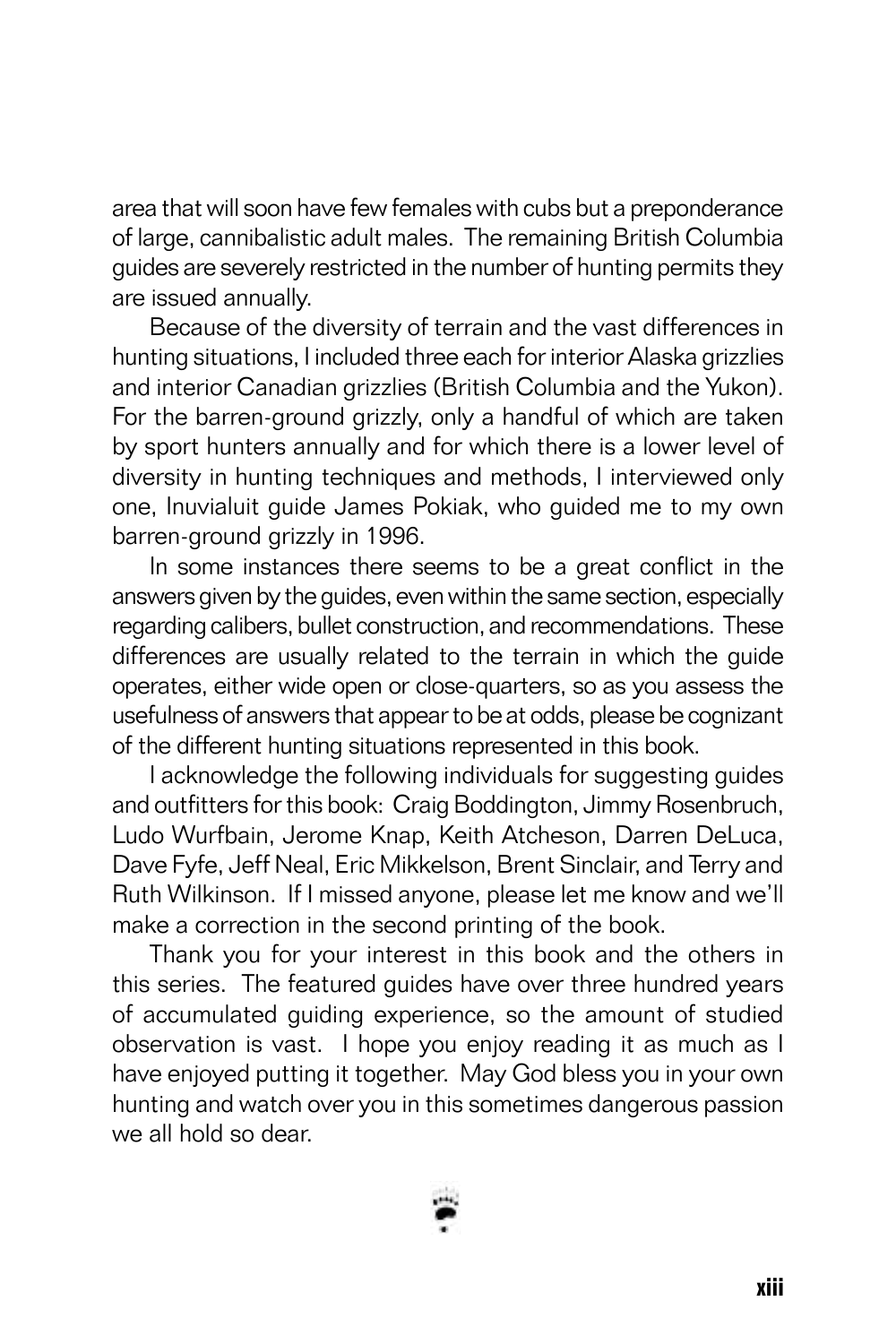*You will spend a lot more time glassing than walking, so you cannot afford to buy anything but the best binoculars and boots.* **(Safari Press photo library)**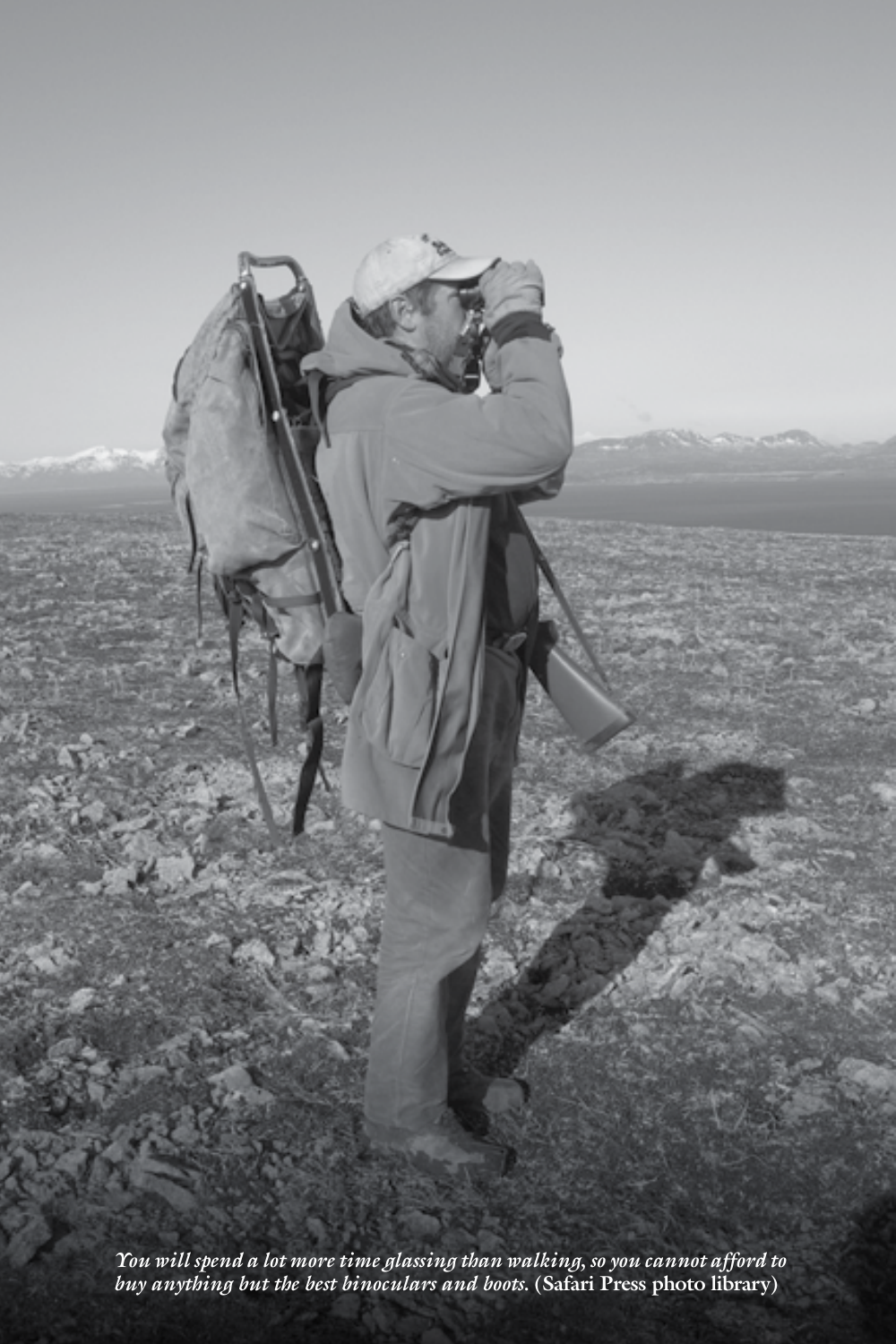

# **MEET THE GRIZZLY/BROWN BEAR GUIDES**

It is with great pleasure that I introduce dedicated hunters everywhere to perhaps the best assemblage of grizzly/brown bear guides ever featured in one piece of literature.\* These guides are the most experienced group I could find, and each has guided for an average of more than twenty-five years. Most are still actively outfitting and guiding, though a couple of them are now retired. All possess a wealth of information to share, and what they have to say may open your eyes to a whole new world with respect to guide-client relations. I believe that anyone who has ever been on a guided hunt will find helpful information somewhere in the pages of this book.

These guides share a large number of characteristics in common with each other and with guides featured in other books in this series. They universally place a high premium on hunter ethics, honesty, integrity, hard work, patience, dependability, and persistence. They all desire their hunters to come well prepared in every possible way, and they go into great detail delineating how one goes about doing this. They have unique information to share, so the reader should never get bored.

These guides are truly excellent representatives of the outdoor fraternity, and I think you'll agree they all offer invaluable insights into the world of grizzly/brown bear hunting. I can't think of a sufficient way to repay them for imparting their wealth of experience to us, so thank them yourself when you see them . . . and enjoy the information here to the utmost!

<sup>\*</sup>Each guide can be found here in the sequence they appear in the book, with a brief summary of their backgrounds and experience, contact information, and a recent photograph. The material included here is taken directly from interviews with the guides and some cases from printed material they supplied. Most information in this book has been obtained by means of telephone interviews with each guide, and is essentially as they said it.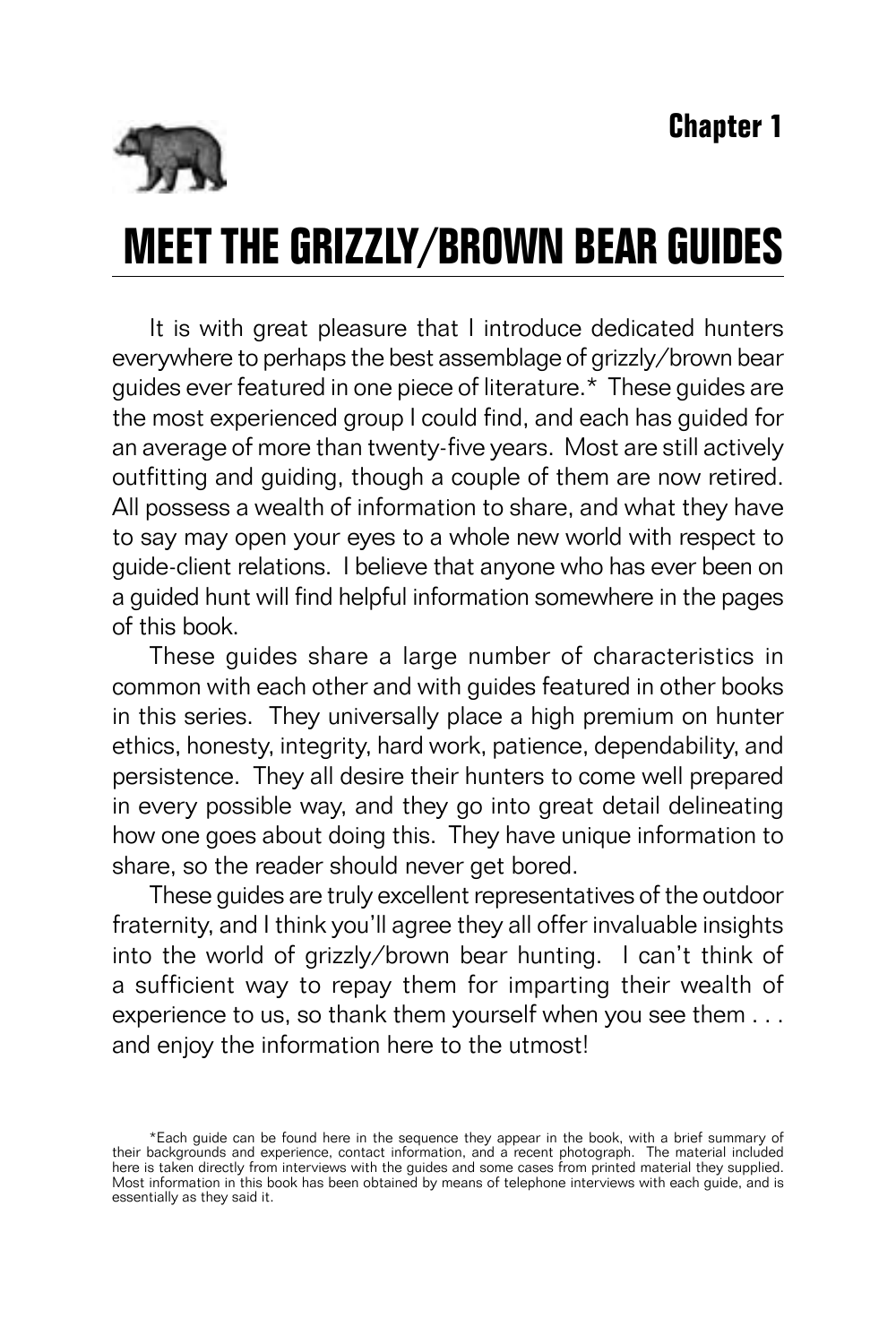

Dennis Harms Alaska Trophy Safaris P.O. Box 670071 Chugiak, AK 99567 907-696-2484 www.alaskakodiakbear huntingsafaris.com alaskatrophy@yahoo.com

Dennis Harms grew up in Wisconsin with a dream to hunt moose, bears, and other big game. He finished high school there, and in 1965 graduated from Wisconsin's South State University. He went to Alaska afterward and became a

registered guide in 1968, guiding for virtually all available big-game species including walrus and polar bear. Besides running a few fishing camps, he has done no work other than guiding hunters.

He began guiding on Kodiak Island for brown bears in 1970 and continues to do so today. He also has vast experience in southeastern Alaska guiding for brown bears, starting in 1974 and finishing his operation there in 1991. The season dates were different enough that he was able to guide in both places each season. In southeastern Alaska he used boats—something of a tradition there.

From 1972 to 1988 he also operated a camp on the Alaska Peninsula, where he hunted primarily for moose and caribou, but he also guided and outfitted for Alaska Peninsula brown bears as well. He even has interior grizzly experience, spanning the years 1968–2000. Most of his interior grizzly experience came on mixed-bag hunts where the bears were taken incidentally, though he did take some hunters specifically for grizzly. He had one of the few Alaska Range horseback hunts, and took quite a few grizzly bears from that operation, which was directed at sheep, moose, and caribou in addition to bears.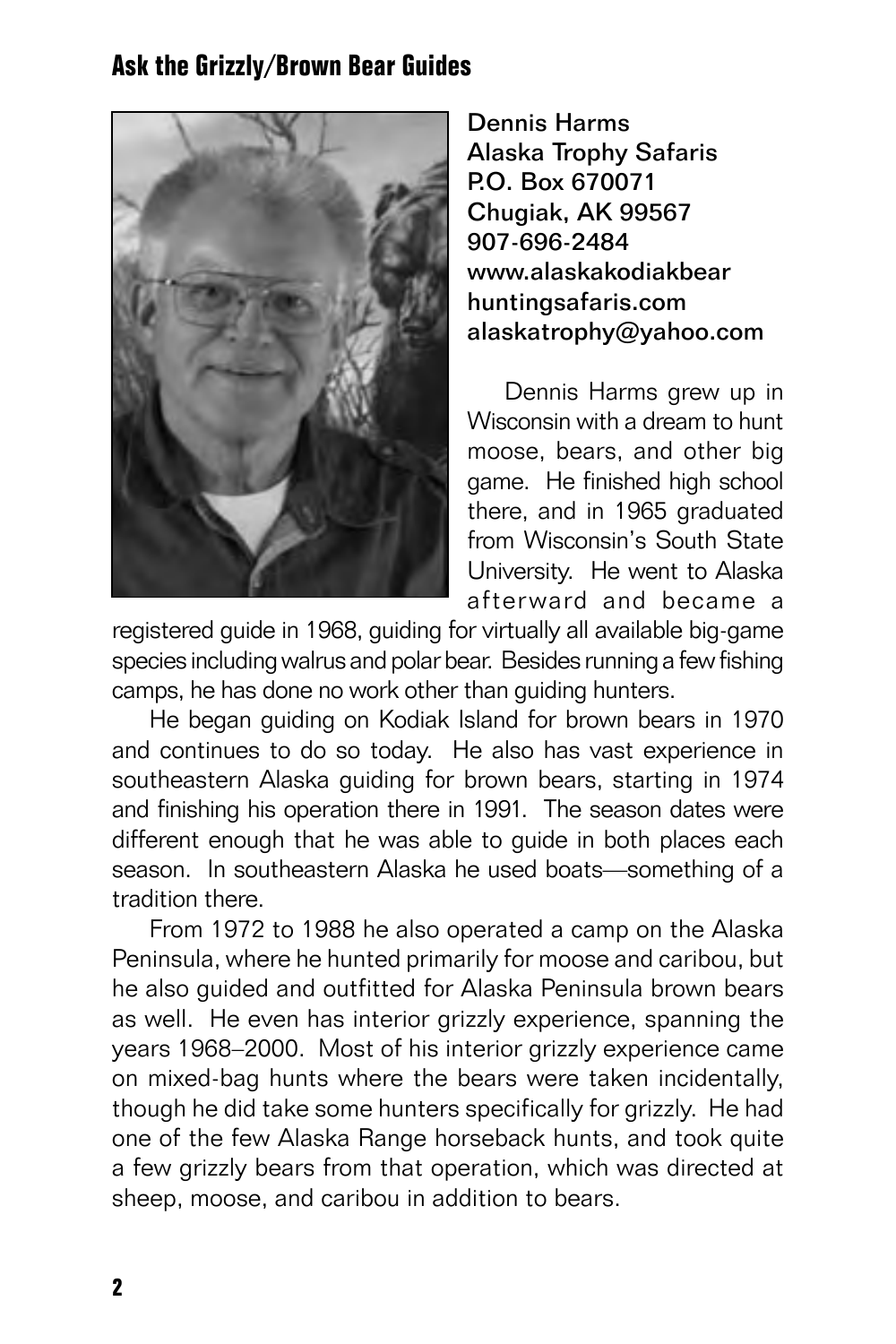Dennis currently outfits on the Alitak Peninsula, the farthest southwest corner of Kodiak, a unique area in that it was the only part of the island not covered by glaciers during the Ice Age. Bears there have larger heads and slightly smaller bodies, as a rule, as compared to other Kodiak bears. His second area is also on the southwest part of Kodiak in the Frazier Lake area, where the bears have truly large bodies. His third area, the brushy country around Uganik Bay, is more difficult to hunt but produces some real monster brown bears.

Dennis has limited his operations in recent years to Kodiak brown bears, making him one of the few outfitters to do this. He has taken over three hundred brown bears for his clients and has personally been in on about seventy-five of those kills. He has nine brown bear permits for the spring hunt and two permits in the fall.

Dennis has been married to his wife, Cheryl, since 1962, and they have two daughters who are both physicians. His girls are married and have presented the Harms seniors with three grandchildren.

Dennis maintains an extensive hunting library and subscribes to virtually all the hunting magazines. He highly recommends two books by Marvin H. Clark Jr., *Last of the Great Brown Bear Men* and *Track of the Kodiak*. Another book he recommends is Harry Dodd's 2007 title, *Kodiak Island and Its Bears,* a volume filled with years of in-depth research.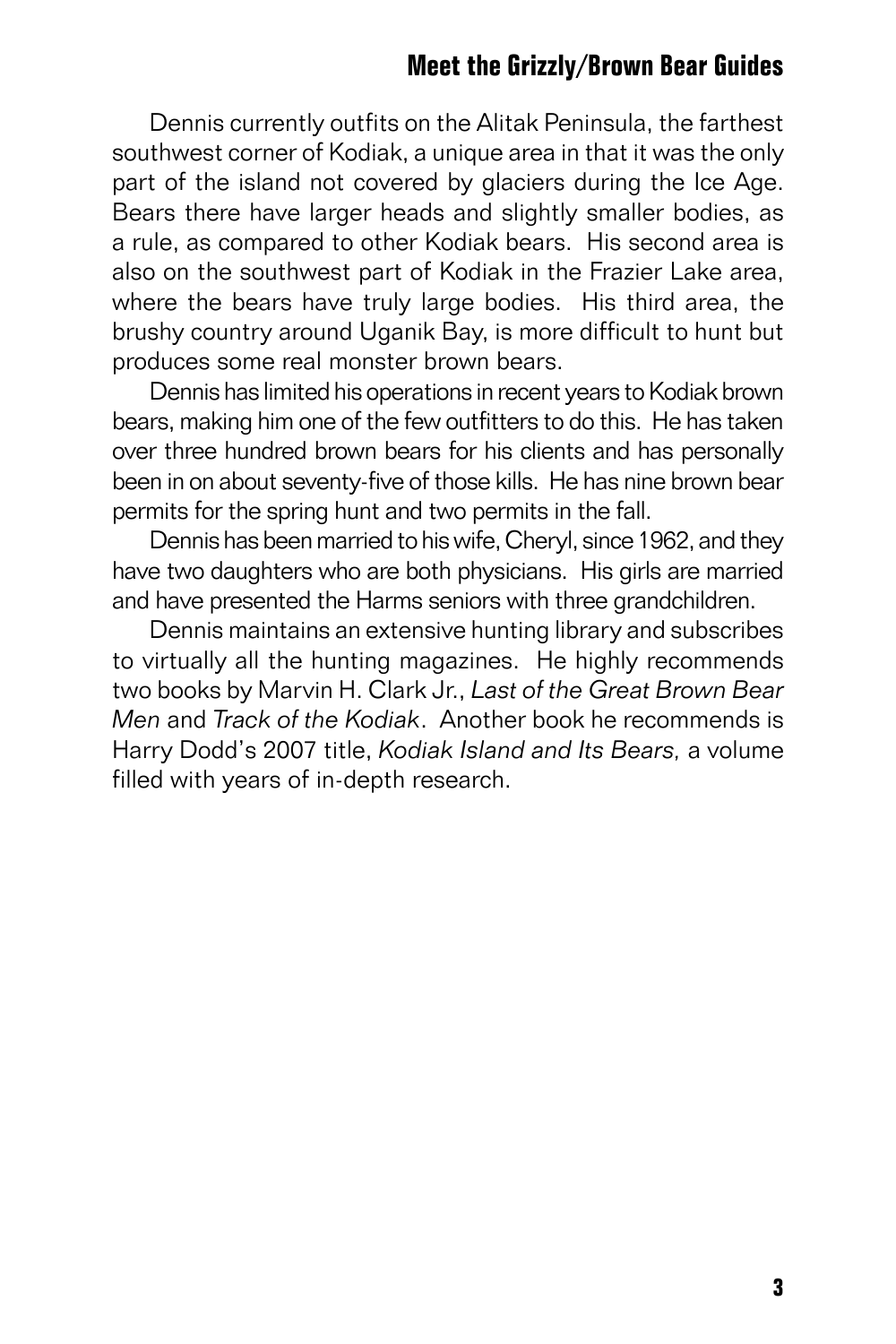Gary "Butch" King Wildman Lake Lodge/Cinder River Lodge 2024 Stonegate Circle Anchorage, AK 99515 907-522-1164 www.wildmanlodge.com hunt@wildmanlodge.com

Butch King was born and raised in Anchorage, where his father owned a sportinggoods store and flew as a bush pilot. Butch started young in the guiding and outfitting business. In 1966 at age twelve he shot his first grizzly.



That same year he began working as a camp boy for legendary brown bear and polar bear guide Lee Holen. Holen owned the Wrangell Mountain Lodge and hunted polar bears out of Point Hope, Alaska, and he also owned Cinder River Lodge on the Alaska Peninsula.

Butch became a pilot in 1968 and finished high school in 1971. He then became a pilot-guide for Holen, working out of Cinder River Lodge. Holen retired in 1983, and Butch immediately bought his area and has owned it ever since. That area has expanded significantly since Butch bought out his neighbor, Keith Johnson, and added Wildman Lake Lodge to his guiding operation. Today Butch's hunts for brown bear are conducted out of both these lodges, and he personally runs Wildman Lake Lodge. He has another highly experienced brown bear master guide running Cinder River Lodge, that being Brad Adams, who himself has almost twenty years in the business. His area starts at the north end of Amber Bay on the Pacific side of the Alaska Peninsula and includes Mount Aniakchak, the highest volcano in this region, in the heart of the Aniakchak National Preserve. The area continues southward on the Pacific side to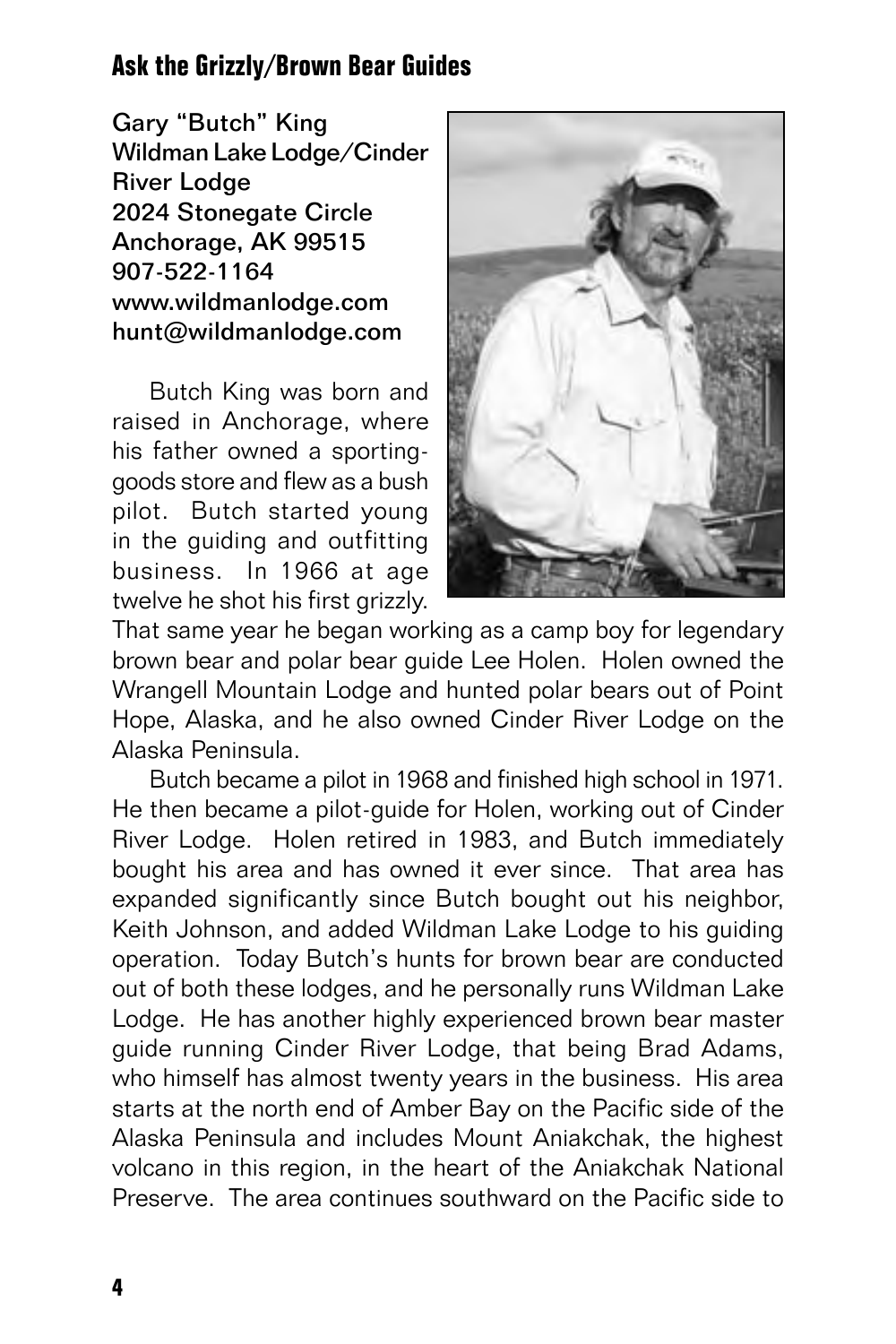near the village of Perryville, excluding native lands. The line then crosses the peninsula to a place called Cape Cinnamon, where the walrus haul out frequently, on the Bristol Bay side, and then goes north to the mouth of the Cinder River. The area encompasses about two and a half million acres in total, as large as all of Kodiak Island.

Butch has outfitted hundreds of hunts for brown bear over the years, and additionally has guided some hunts for grizzly in the western Arctic and in the Wrangell Mountains. His hunters have taken more than three hundred fifty brown bears over the years "since we got computers," and he carefully keeps records on each bear taken. He estimates that before computers and his current record-keeping system, he took perhaps an additional hundred brown bears, for a total of close to four hundred fifty kills. In addition to his brown bear operation, he runs an extensive sport-fishing business.

Butch isn't a big reader of the hunting literature, having experienced so many hunting adventures of his own. He does enjoy the renovated *Sports Afield* magazine, some of the magazines from Petersen's Publishing, and the Safari Club International magazine *Safari*.

He has been married to his wife, Kathy, for some sixteen years, and she helps with the daily operation of their guiding business. Butch has two daughters. He is one of the very few outfitters who actually lives in his guiding area during the spring, summer, and fall. After living through fifty Alaska winters, he now heads for the Lower Forty-Eight to live in more hospitable weather during the harshest time of the year in Alaska.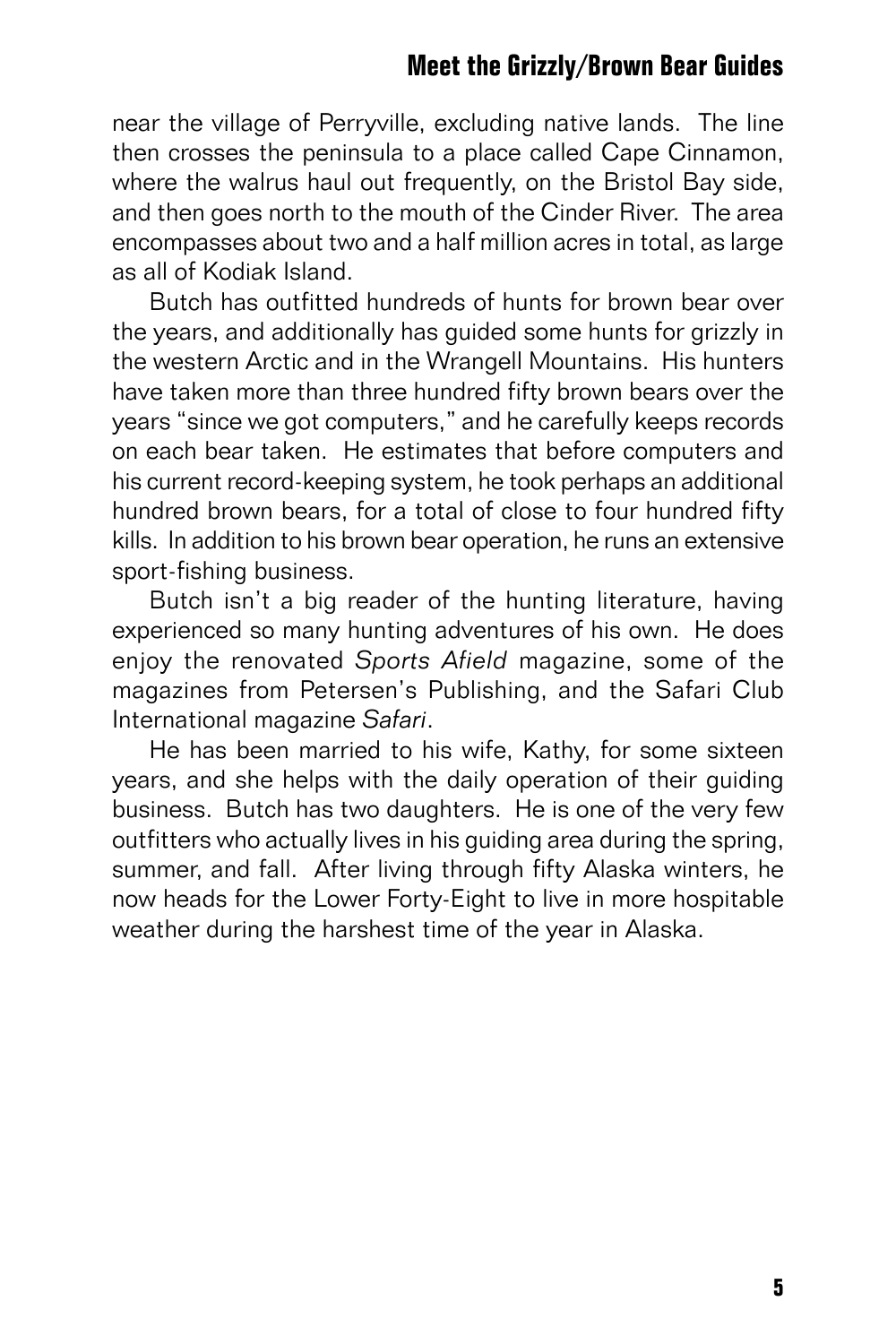Mike Munsey Munsey's Bear Camp Amook Pass Kodiak, AK 99615 907-847-2203 www.munseysbearcamp.com mmunsey@starband.net

Mike's parents started Munsey's Bear Camp back in 1956, the year he was born, and except for a stint in college Mike has lived in the camp his entire life. He started helping his father, master guide Park Munsey, in guiding hunters as soon as he



was old enough. He got his own guiding license when he was only nineteen, bought the camp from his parents in 1980, and has been running it since that time. In 1996 Mike received his master guide license.

Mike and his wife, Robin, operate in Uyak Bay and Spiridon Bay on Kodiak Island. This is the same area in which Mike's father guided, and in 2006 the Munsey family celebrated fifty years of guiding, all in this same area.

Having been raised in the business, Mike was taught all facets of bear guiding by his father. His mother home-schooled Mike as well as his brother and sisters. During those years Mike would spend a half-day in class and the other half-day helping his father run his bear hunts. Mike went off to college at the University of Alaska in Fairbanks and at the University of Hawaii, and then returned and bought the camp. He married Robin in 1984, and they have since been running Munsey's Bear Camp together.

Mike admits he doesn't keep an exact count but estimates he has personally guided hunters to well over a hundred brown bears through the years. He further estimates that over the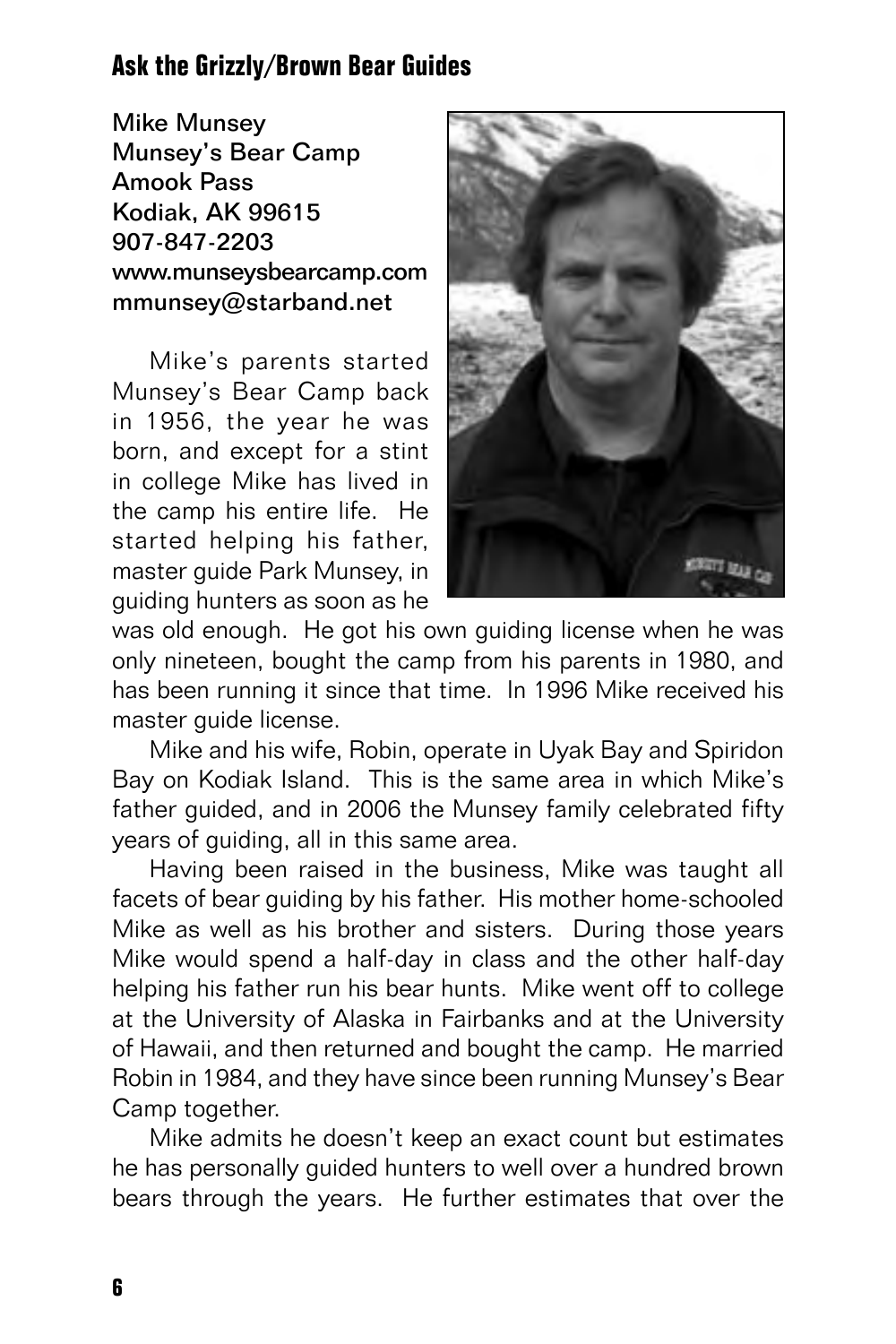fifty years Munsey's Bear Camp has been in business, almost one thousand bear hunters have taken about eight hundred Kodiak bears. Mike's operation takes twelve bear hunters per year, distributed in three areas: North Uyak, South Uyak, and Spiridon Bay.

Mike enjoys reading *Outdoor Life, Sports Afield,* and the magazine of the Alaska Professional Hunters Association.

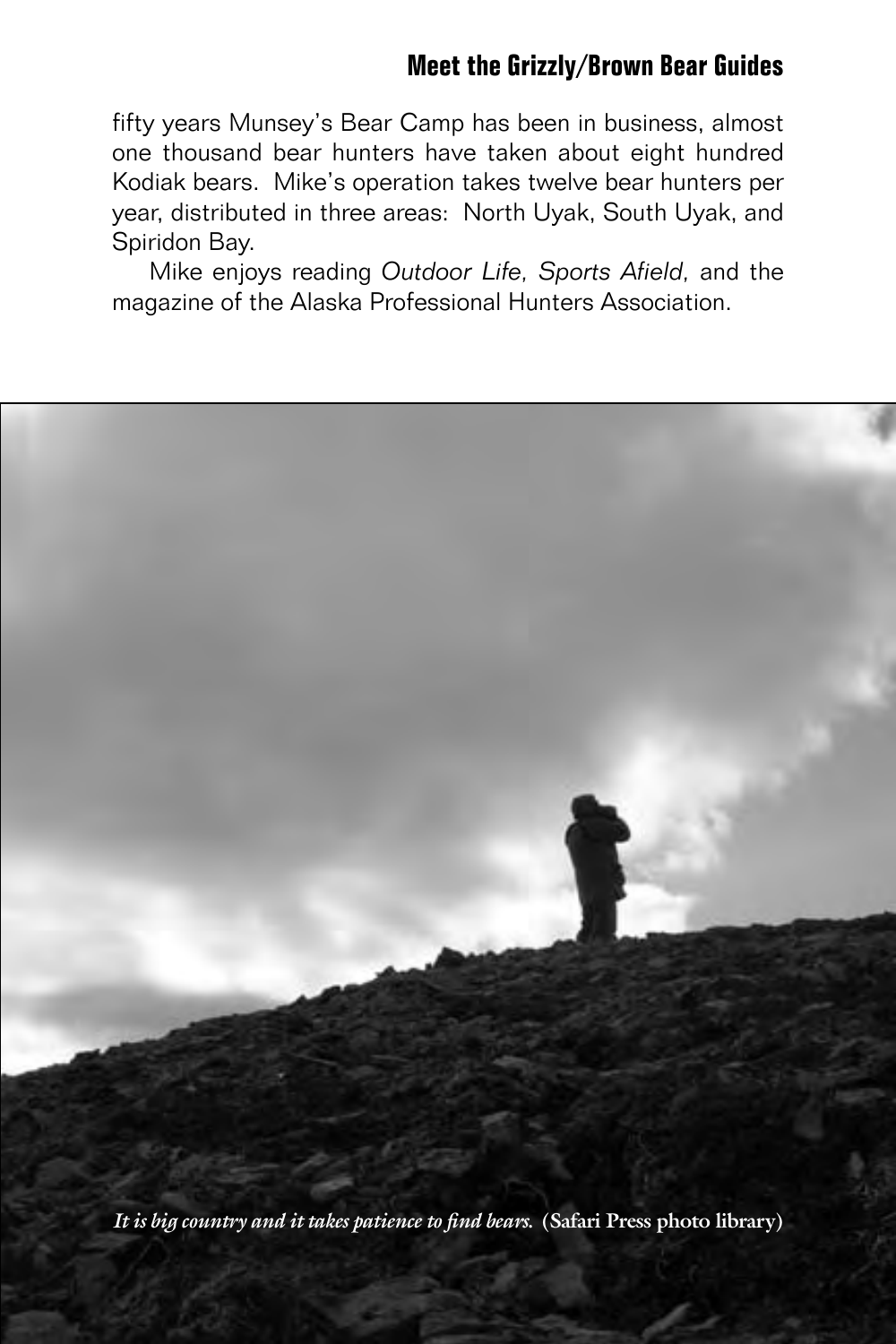

Scott Newman Alaska Bear Guides LLC P.O. Box 1348 Petersburg, AK 99833 907-723-1053 www.alaskabearguide.com info@alaskabearguide.com

Scott Newman began guiding for brown bears in 1988, initially working for several other outfitters before starting his own business in 1992. He lives in Petersburg and guides primarily in the Admiralty Island area in southeastern Alaska. He has

had a passion for bears since he was only six years old. He used to go to the town dump and watch the hulking animals, and he states that at this tender age he had already decided he wanted to be a bear guide.

When Scott was younger, he fished quite a bit commercially for halibut, salmon, and crab, and states matter-of-factly that after watching some forty-year-old fishermen, he decided he didn't want to be in their kind of shape when he reached their age! He is an instrument-rated commercial pilot and flew for several years before settling on the guiding business.

He grew up hunting brown bears and has taken about two hundred of the animals since starting his guiding operation. He has an allocation of ten brown bear hunters per year, but he also takes an occasional black bear.

Scott has three daughters ages four to fourteen, and his oldest girl has been developing into quite a hunter herself.

Scott isn't a big reader and feels that he knows more about bears than most people who write stories in the average magazine.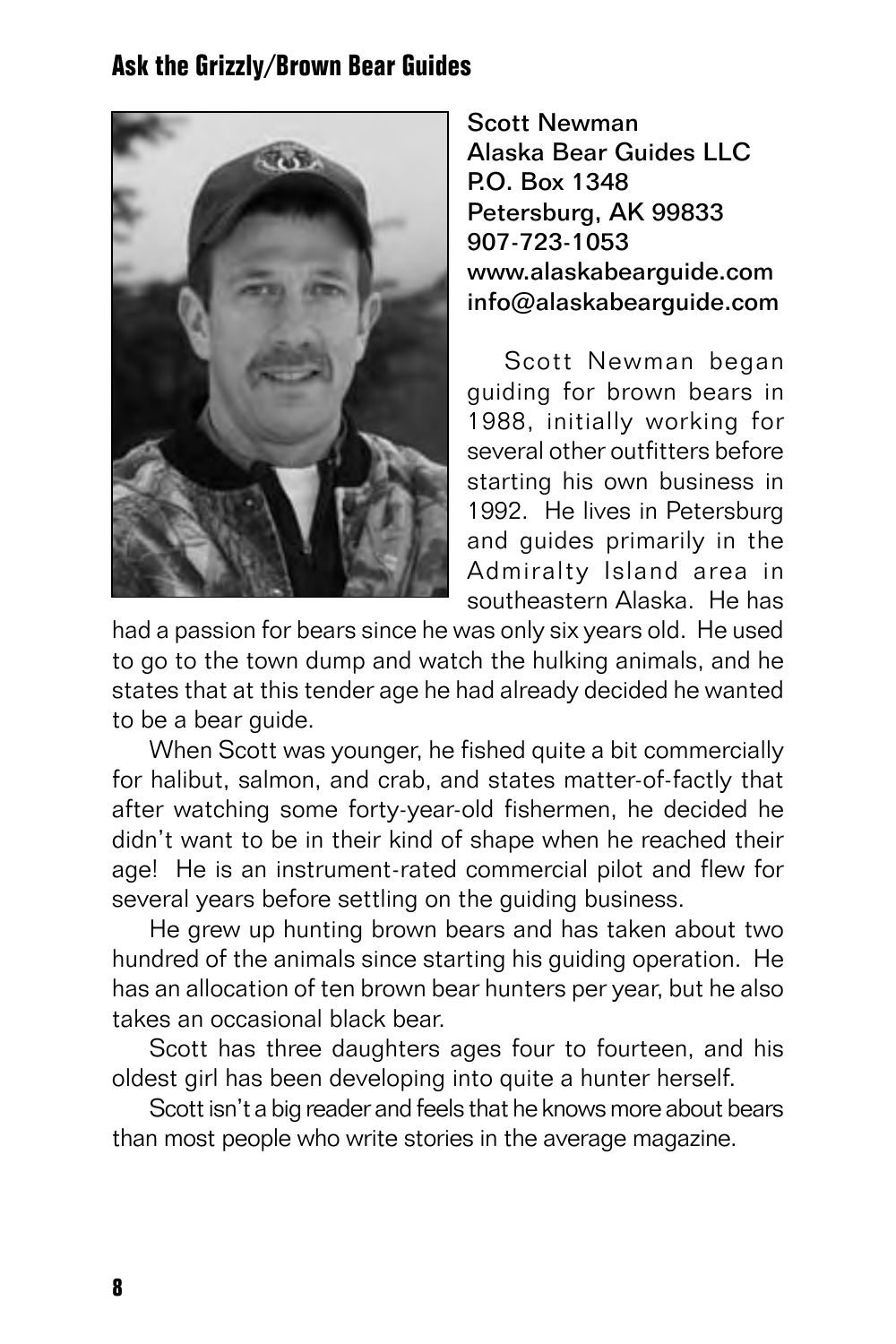

Peter Klaui North Coast Adventures Box 13 RR#2 Galiano, BC, Canada V0N 1P0 250-539-5751/250-830-7434 www.ncasafaris.com info@ncasafaris.com

Peter no longer actively guides for coastal grizzlies, but he did so for many years and still outfits hunts for the big bears. In addition, he has twenty-five years of experience as a commercial fisherman. Peter was born and raised in Calgary, Alberta, and went to

the University of British Columbia in Vancouver. He is married and has a daughter and a son; his son is an active guide who, Peter hopes, will someday take over the family business.

After guiding and fishing for most of his life, Peter purchased an extensive guiding area on the British Columbia coast north of Vancouver. His area parallels the center of Vancouver Island and runs northward to the same latitude as the northern tip of that island. Extending inland a long way, it encompasses seven to eight thousand square miles.

Peter has personally guided clients to more than twenty coastal grizzlies since purchasing the area in 1995, but several guides who work for him have taken many more. Over the years before he obtained the area, it produced perhaps hundreds of bears for hunters. His operation is now on a very conservative quota system, and he takes a maximum of five grizzly hunters per year.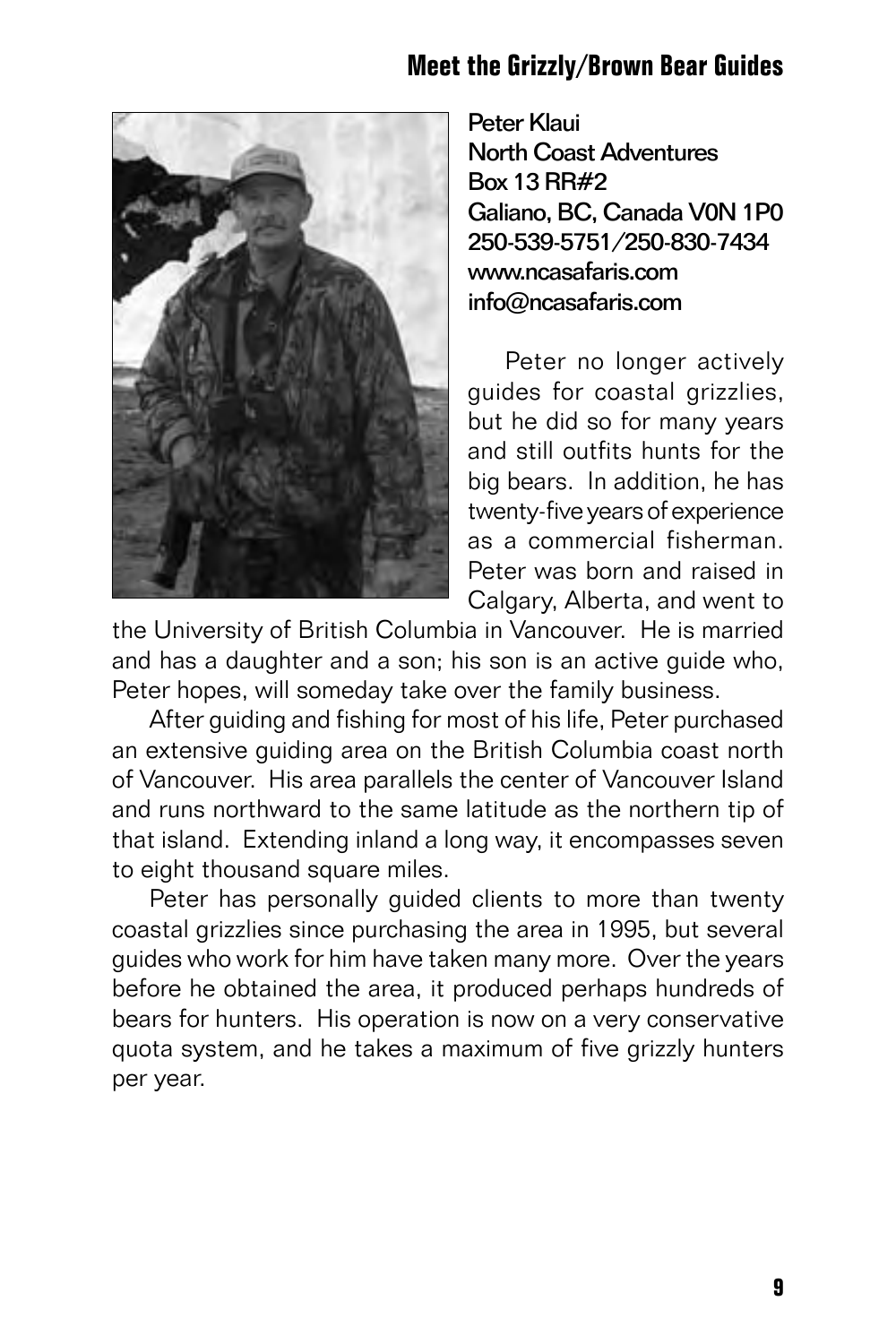Alisha "Mutts" Rosenbruch-**Decker** Glacier Guides, Inc. P.O. Box 219 Gustavus, AK 99826 907-697-2252 www.glacierguidesinc.com wildlifeheritage@yahoo.com

Guiding for Alaska brown bears has been a way of life for Alisha "Mutts" Rosenbruch-Decker since she was a small child. She readily states that she has never known, or wanted to know, any other way of life.



Mutts was raised in a hunting camp, so her initiation into brown bear hunting was all-encompassing and complete. Her family operation, Glacier Guides, Inc., operates in Southeast Alaska on the famous "ABC" islands of Admiralty, Baranof, and Chichagof. These islands boast phenomenal concentrations of brown bears. Admiralty Island, in fact, has the highest density of brown bears in the world, nearly 2.5 per square mile.

Mutts was home-schooled aboard the family vessel at sea, with schedule adjustments so she could be involved in the field. She began classes in early July and was finished in time to be off during the spring bear season. From the time she was eight, Mutts was in the field every day of bear season. For the next ten years she was involved in every aspect of the hunt—skiff tending, trophy judging, stalking techniques, area familiarity, skinning, and learning to adjust to individual client needs and abilities.

At age eighteen, the earliest she could apply, the state of Alaska issued her an assistant guide license, and again at the earliest possible age (twenty-one) she received her registered guide license. In truth, by that time Mutts had over thirteen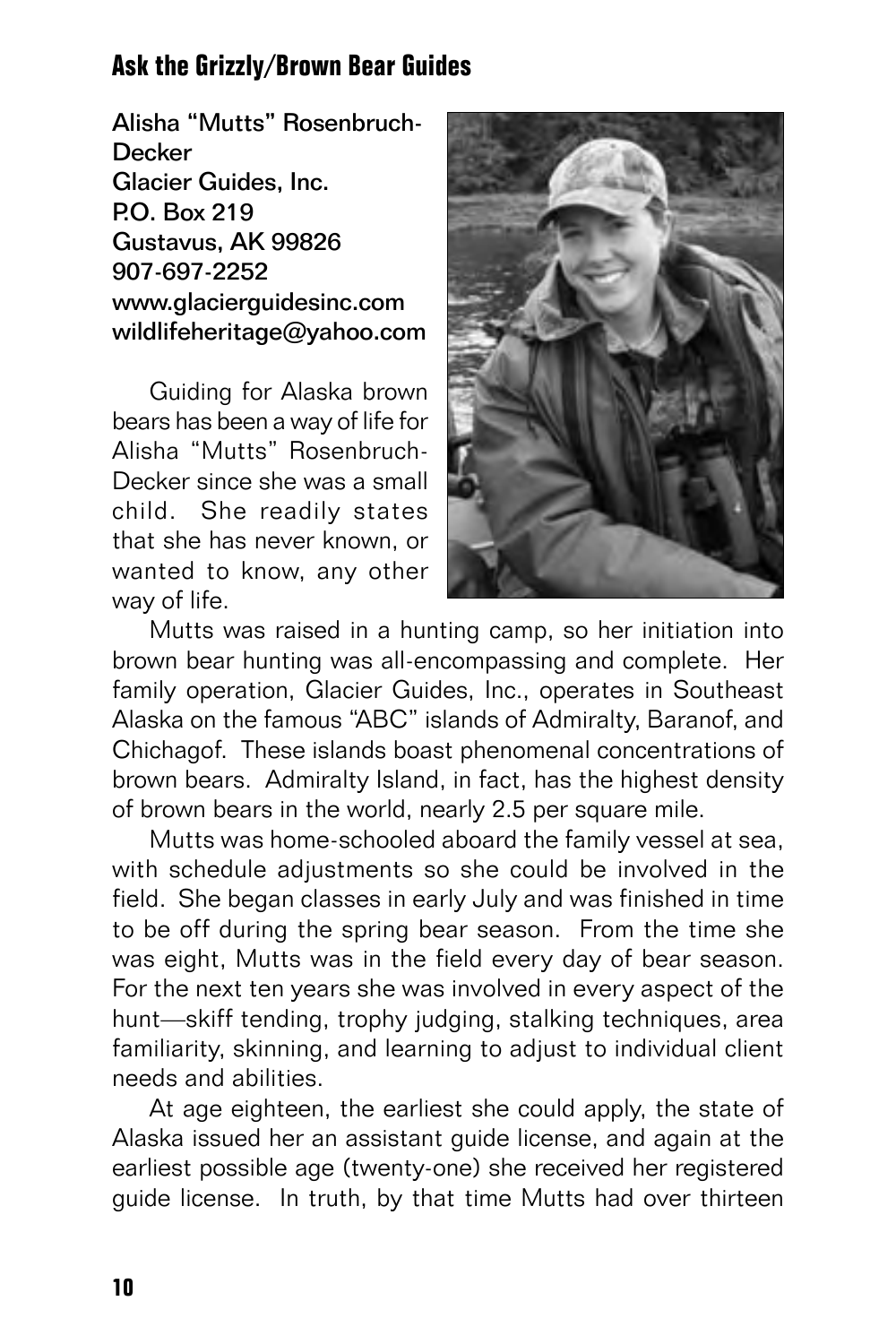years of brown bear hunting-guiding experience. Despite her vast experience, she cannot receive a master guide license until she has twelve years of experience as a registered guide, and that is still a few years away at her young age.

She is following in the footsteps of her parents, Jimmie C. and MaryAnn Rosenbruch, who both hold Alaska master guide licenses, as does her brother, Jimmie "Bud" Rosenbruch. At age sixteen she received the Safari Club International's Young Hunter of the Year award. In 2008 Mutts was the recipient of SCI's North American Professional Hunter of the Year award, which her father, Jimmie, had received back in 2001, making them the first-ever father-daughter team to achieve this honor. In March of 2005 Mutts was the first woman ever to appear on the cover of *Outdoor Life,* where she was named as one of North America's top female guides.

In the offseason Mutts and her husband of eight years, Zach Decker, operate their Wildlife Heritage Taxidermy business. Mutts went to taxidermy school to improve the quality of her personal mounts, and this led to their business. They specialize in life-size dioramas of Alaskan trophies, and they also do dioramas and habitat displays for the Rosenbruch World Wildlife Museum in St. George, Utah (www.rosenbruch.org). Hunting is clearly her passion, and she and Zach are dedicated to continuing the family legacy.

Mutts is a life member of the NRA and SCI, and she regularly reads *American Hunter, Safari,* and *Safari Times.* She also reads the *Alaska Professional Hunter* magazine. She recommends Craig Boddington's book *The Perfect Shot—North America* for information on correct shot placement and animal anatomy.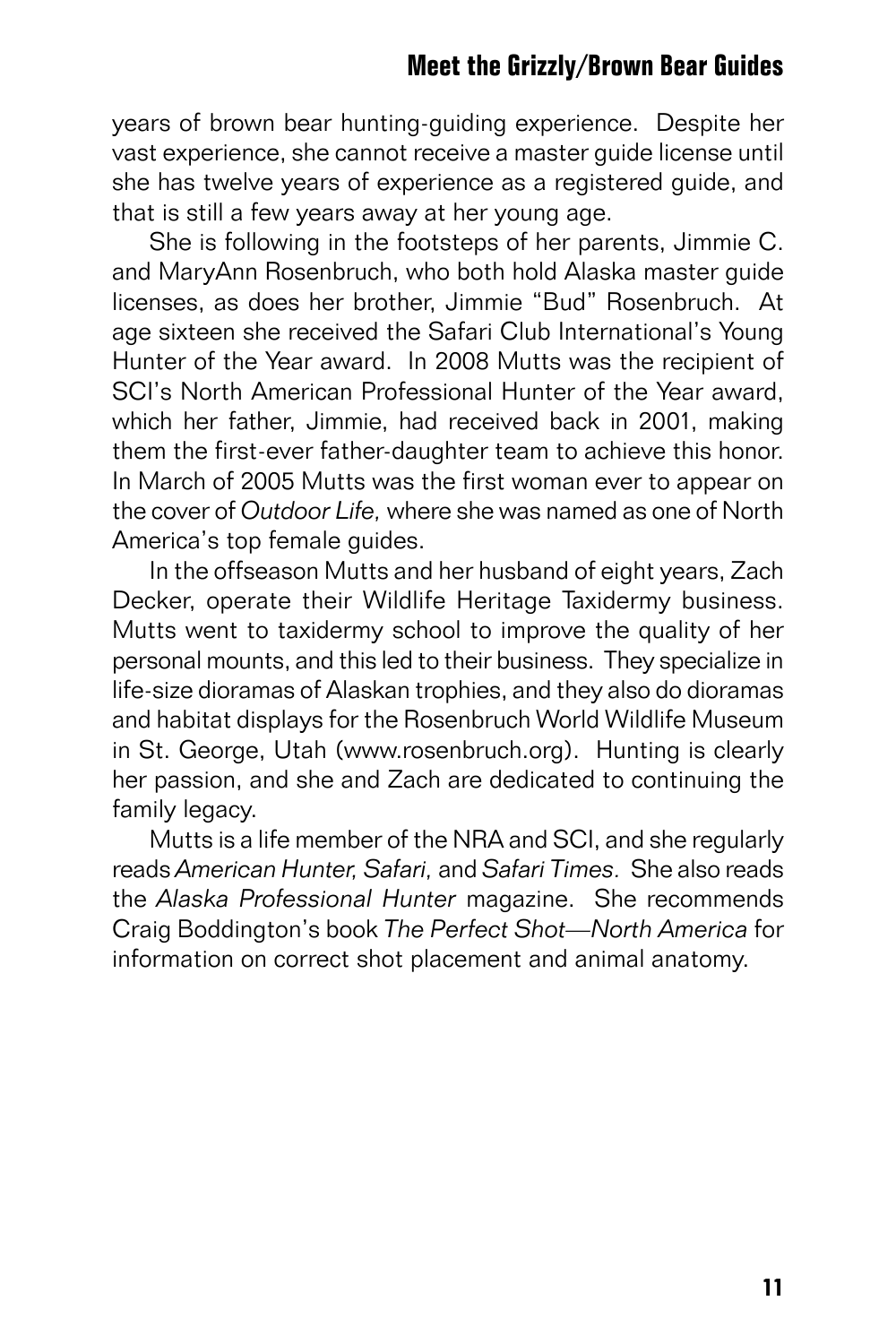Tracy Vrem Blue Mountain Lodge P.O. Box 670130 Chugiak, AK 99567 907-688-2419 www.bluemountainlodge.com tracy@bluemountainlodge.com

Tracy Vrem is a native Alaskan whose father came there in 1948 from North Dakota looking for a higher-paying job. He and Tracy's mother drove up the Alcan Highway to start a new life. Tracy has three siblings, and his oldest brother, Kelly, is also a master guide.



His father is now retired, but his mother has been the cook for his operation since he purchased it. Tracy married his wife, Linda, also a native Alaskan, in 1995, and they have three children.

Tracy had a best friend whose father, George Needels Sr., had a hunting operation on the Alaska Peninsula. Tracy was able to spend two weeks there in October every year during high school in the 1970s, doing odd jobs such as washing dishes, working on skins and capes taken by clients, and cleaning ptarmigan. Tragically, his good friend George Needels Jr. and George's sister Terri died in a Super Cub crash in 1978, devastating their parents and all who knew them.

Tracy guided his first brown bear hunt for George Sr. in 1979, when he was only nineteen years old, taking a client from Germany. He readily admits that he had an awful lot to learn back then. However, he enjoyed such experiences so much that he decided to make guiding his life's work. He bought the entire operation from Needels just four years later, in 1983. His guiding area is in Unit 9E and extends from the Pacific Ocean to Bristol Bay, taking in the drainages of Becharof and Upper Ugashik Lakes.